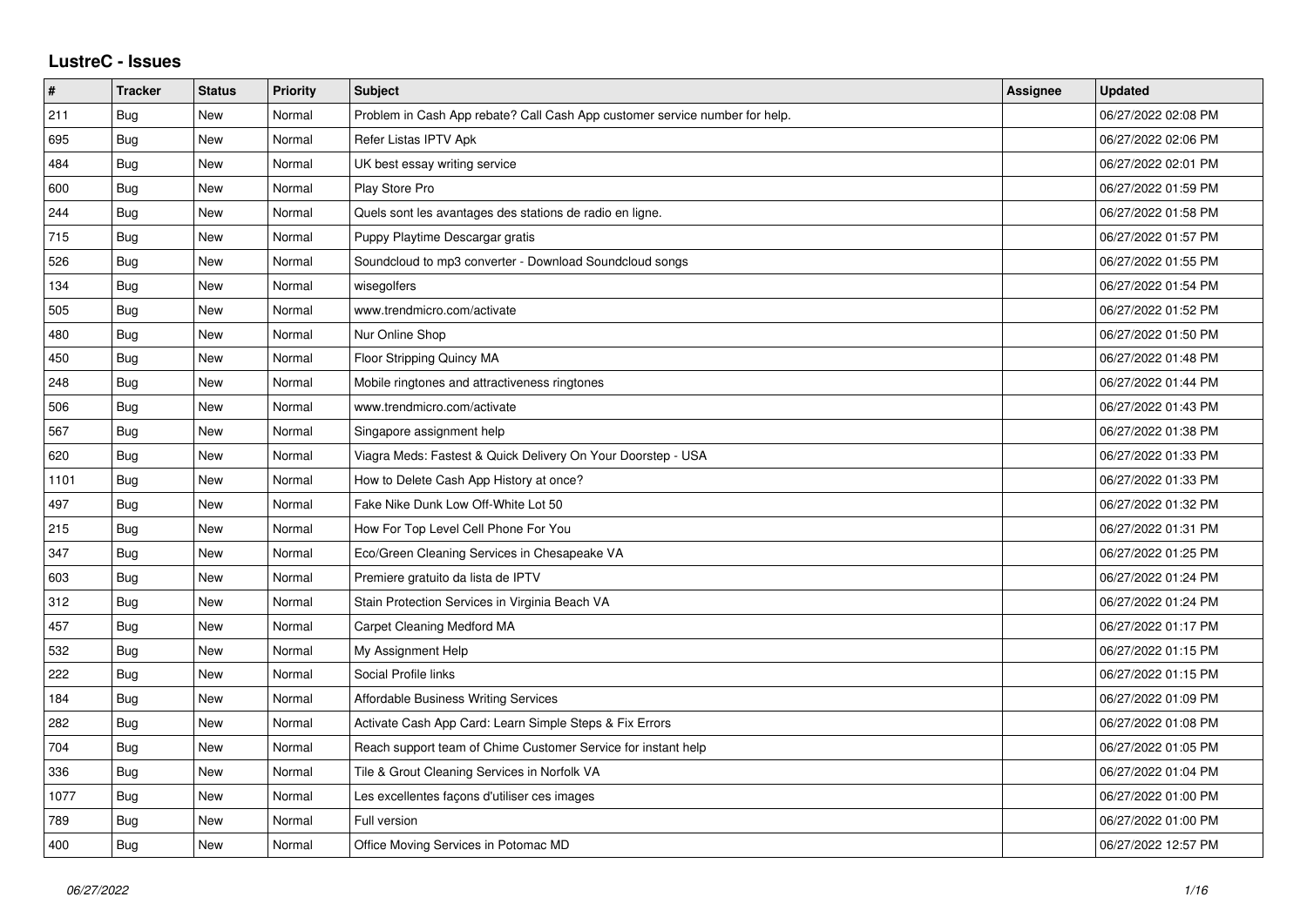| $\sharp$ | <b>Tracker</b> | <b>Status</b> | Priority | <b>Subject</b>                                                                         | <b>Assignee</b> | <b>Updated</b>      |
|----------|----------------|---------------|----------|----------------------------------------------------------------------------------------|-----------------|---------------------|
| 492      | <b>Bug</b>     | New           | Normal   | HD Streamz MOD APK v3.5.5 (Keine Werbung)                                              |                 | 06/27/2022 12:51 PM |
| 465      | Bug            | New           | Normal   | Carpet Cleaning Westchester MA                                                         |                 | 06/27/2022 12:50 PM |
| 524      | Bug            | New           | Normal   | How Does Google Account Recovery Work If Your Account Is Hacked?                       |                 | 06/27/2022 12:46 PM |
| 178      | Bug            | New           | Normal   | transparent lace wigs                                                                  |                 | 06/27/2022 12:45 PM |
| 550      | Bug            | New           | Normal   | Nederland FM - beste manieren om naar internationale radio op internet te luisteren    |                 | 06/27/2022 12:45 PM |
| 146      | <b>Bug</b>     | New           | Normal   | bayabais                                                                               |                 | 06/27/2022 12:39 PM |
| 687      | Bug            | New           | Normal   | How to use twitch.tv/activate?                                                         |                 | 06/27/2022 12:34 PM |
| 219      | Bug            | New           | Normal   | Free Ringtones for Cell Phones.                                                        |                 | 06/27/2022 12:33 PM |
| 716      | Bug            | New           | Normal   | La celebración de un BabyShower.                                                       |                 | 06/27/2022 12:29 PM |
| 668      | Bug            | New           | Normal   | Get to know Cash App Refund Process here                                               |                 | 06/27/2022 12:28 PM |
| 801      | <b>Bug</b>     | New           | Normal   | Who Is an ETL Engineer                                                                 |                 | 06/27/2022 12:25 PM |
| 564      | Bug            | New           | Normal   | How To Install RepelisPlus On Your Android Phone?                                      |                 | 06/27/2022 12:23 PM |
| 461      | Bug            | New           | Normal   | Germs Removal Medford MA                                                               |                 | 06/27/2022 12:21 PM |
| 253      | Bug            | New           | Normal   | Florence Lawrence                                                                      |                 | 06/27/2022 12:18 PM |
| 246      | Bug            | New           | Normal   | The Beast App                                                                          |                 | 06/27/2022 12:17 PM |
| 615      | Bug            | New           | Normal   | CheapestMedsShop   100% Safe Medicines Online in USA UK & AUS.                         |                 | 06/27/2022 12:14 PM |
| 703      | Bug            | New           | Normal   | For real-time help, dial Facebook customer service number                              |                 | 06/27/2022 12:08 PM |
| 181      | Bug            | New           | Normal   | <b>Healthcare Custom Writing Services</b>                                              |                 | 06/27/2022 12:06 PM |
| 279      | Bug            | New           | High     | What is an essential feature of an internal communications app?                        |                 | 06/27/2022 12:05 PM |
| 183      | Bug            | New           | Normal   | Nursing Assignment Help Online                                                         |                 | 06/27/2022 12:05 PM |
| 609      | <b>Bug</b>     | New           | High     | Online Trusted Medicine Store in US for Health - Genericmedsupply                      |                 | 06/27/2022 12:02 PM |
| 233      | Bug            | New           | Normal   | Anauthorsway.com: My User Experience                                                   |                 | 06/27/2022 12:02 PM |
| 770      | Bug            | New           | Normal   | Canon IJ Network Tool                                                                  |                 | 06/27/2022 11:57 AM |
| 644      | <b>Bug</b>     | New           | Normal   | <b>TeaTV App Review</b>                                                                |                 | 06/27/2022 11:47 AM |
| 817      | Bug            | New           | Normal   | Pacman 30th Anniversary                                                                |                 | 06/27/2022 11:47 AM |
| 537      | Bug            | New           | Normal   | Get tech assistance with customer support on ATT Yahoo email login issue.              |                 | 06/27/2022 11:44 AM |
| 289      | <b>Bug</b>     | New           | Normal   | Recover Yahoo Mail Forgotten Password - Explore Kanata Chinese                         |                 | 06/27/2022 11:44 AM |
| 258      | I Bug          | New           | Normal   | Fake Nike Dunk High AMBUSH Deep Royal                                                  |                 | 06/27/2022 11:39 AM |
| 197      | <b>Bug</b>     | New           | Normal   | SBL JABORANDI PLUS HAIR OIL - COMPLETE SCALP CARE (100ML)                              |                 | 06/27/2022 11:35 AM |
| 169      | Bug            | New           | Normal   | CV Maker - UAE CV Writing Agency                                                       |                 | 06/27/2022 11:27 AM |
| 345      | <b>Bug</b>     | New           | Normal   | Stain Protection Services in Chesapeake VA                                             |                 | 06/27/2022 11:15 AM |
| 245      | Bug            | New           | Normal   | Write My Essay For Me Cheap                                                            |                 | 06/27/2022 11:15 AM |
| 75       | <b>Bug</b>     | New           | Normal   | exception File "checks/algebraicLoop.ml", line 368, characters 16-22: Assertion failed |                 | 06/27/2022 11:09 AM |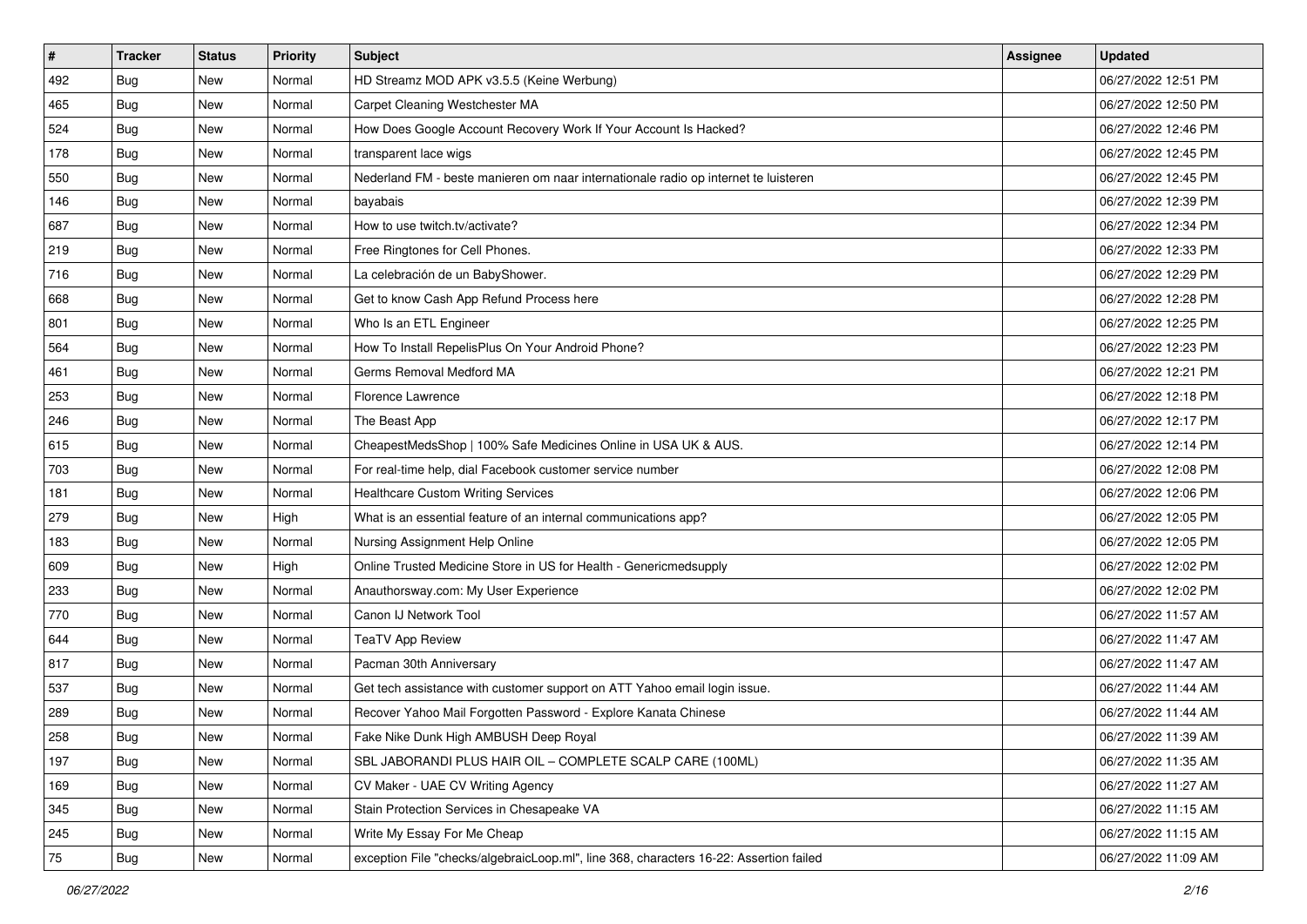| $\sharp$ | <b>Tracker</b> | <b>Status</b> | Priority | <b>Subject</b>                                                                                                                               | <b>Assignee</b> | <b>Updated</b>      |
|----------|----------------|---------------|----------|----------------------------------------------------------------------------------------------------------------------------------------------|-----------------|---------------------|
| 799      | <b>Bug</b>     | New           | Normal   | Who Is an ETL Engineer                                                                                                                       |                 | 06/27/2022 11:07 AM |
| 496      | <b>Bug</b>     | New           | Normal   | What is Live NetTV?                                                                                                                          |                 | 06/27/2022 10:51 AM |
| 235      | Bug            | New           | Low      | HP Printer Assistant Software   Download & Install HP Assistant                                                                              |                 | 06/27/2022 10:48 AM |
| 699      | <b>Bug</b>     | New           | Normal   | Would you be able to utilize Cash App Twitch?                                                                                                |                 | 06/27/2022 10:45 AM |
| 820      | <b>Bug</b>     | New           | Normal   | Metal Slug Apk para Android                                                                                                                  |                 | 06/27/2022 10:41 AM |
| 777      | <b>Bug</b>     | New           | Normal   | Obtain driving instructions using Google Maps.                                                                                               |                 | 06/27/2022 10:37 AM |
| 804      | Bug            | New           | Normal   | Review                                                                                                                                       |                 | 06/27/2022 10:35 AM |
| 331      | <b>Bug</b>     | New           | Normal   | Water Extraction Services in Norfolk VA                                                                                                      |                 | 06/27/2022 10:33 AM |
| 1118     | <b>Bug</b>     | New           | Normal   | Gameplay Minecraft                                                                                                                           |                 | 06/27/2022 10:33 AM |
| 640      | Bug            | New           | Normal   | play game with me                                                                                                                            |                 | 06/27/2022 10:32 AM |
| 504      | <b>Bug</b>     | New           | Normal   | A beginner should always look for online Java assignment help!                                                                               |                 | 06/27/2022 10:32 AM |
| 333      | Bug            | New           | Normal   | Mold Removal Services in Norfolk VA                                                                                                          |                 | 06/27/2022 10:32 AM |
| 709      | Bug            | New           | Normal   | How To Load Cash App Card At Walmart Without Having To Face Any Hassle?                                                                      |                 | 06/27/2022 10:30 AM |
| 538      | <b>Bug</b>     | New           | Normal   | Will cash app refund money if scammed quickly?                                                                                               |                 | 06/27/2022 10:25 AM |
| 164      | <b>Bug</b>     | New           | Normal   | dfgbd                                                                                                                                        |                 | 06/27/2022 10:23 AM |
| 792      | Bug            | New           | Normal   | What is Google Camera Mod?                                                                                                                   |                 | 06/27/2022 10:20 AM |
| 168      | <b>Bug</b>     | New           | Normal   | UFC 256 Live Stream Online                                                                                                                   |                 | 06/27/2022 10:16 AM |
| 481      | Bug            | New           | Normal   | Nur Online Shop                                                                                                                              |                 | 06/27/2022 10:10 AM |
| 232      | Bug            | New           | Normal   | FM whatsapp messaging app.                                                                                                                   |                 | 06/27/2022 10:04 AM |
| 642      | <b>Bug</b>     | New           | Normal   | thong tin thoi tiet ngay hom nay                                                                                                             |                 | 06/27/2022 10:03 AM |
| 133      | Bug            | New           | Normal   | craftlabs                                                                                                                                    |                 | 06/27/2022 10:01 AM |
| 590      | <b>Bug</b>     | New           | Normal   | Follow proper initiatives to check my cash app card balance:                                                                                 |                 | 06/27/2022 09:57 AM |
| 490      | Bug            | New           | Normal   | Unlock cash app account by getting quick solutions from the technical executives                                                             |                 | 06/27/2022 09:57 AM |
| 675      | <b>Bug</b>     | New           | Normal   | What Are Smart Tactics To Fix Cash App Transfer Failed Hurdles?                                                                              |                 | 06/27/2022 09:51 AM |
| 639      | Bug            | New           | Normal   | thong tin chinh xac                                                                                                                          |                 | 06/27/2022 09:48 AM |
| 822      | Bug            | New           | Normal   | Dowload Your Boyfriend Game                                                                                                                  |                 | 06/27/2022 09:48 AM |
| 798      | <b>Bug</b>     | New           | Normal   | Who Is an ETL Engineer                                                                                                                       |                 | 06/27/2022 09:48 AM |
| 76       | Bug            | New           | Normal   | Import error: Load error: imported node real_to_int declared in a regular Lustre file. File "include/conv.lusi", line 1,<br>characters 0-64: |                 | 06/27/2022 09:43 AM |
| 190      | Bug            | New           | Normal   | All About Cash App Transfer Fail Problems                                                                                                    |                 | 06/27/2022 09:37 AM |
| 819      | <b>Bug</b>     | New           | Normal   | Metal Slug Apk para Android                                                                                                                  |                 | 06/27/2022 09:35 AM |
| 988      | <b>Bug</b>     | New           | Normal   | <b>Medicinal Mushrooms</b>                                                                                                                   |                 | 06/27/2022 09:33 AM |
| 503      | <b>Bug</b>     | New           | Normal   | Youtube Premium Apk free download for Android                                                                                                |                 | 06/27/2022 09:29 AM |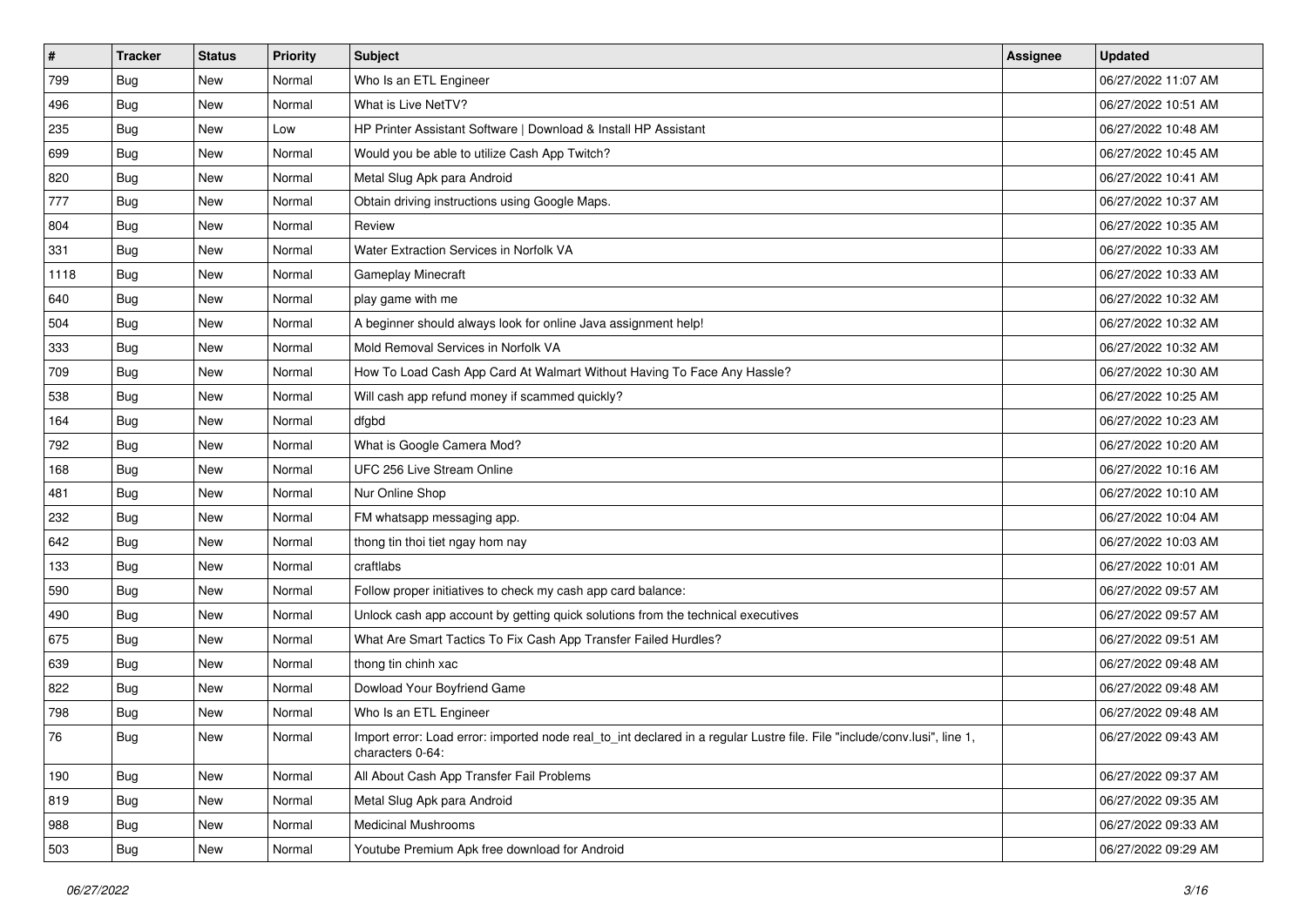| $\sharp$ | <b>Tracker</b> | <b>Status</b> | Priority | <b>Subject</b>                                                                           | <b>Assignee</b> | <b>Updated</b>      |
|----------|----------------|---------------|----------|------------------------------------------------------------------------------------------|-----------------|---------------------|
| 634      | <b>Bug</b>     | New           | Normal   | Buy Vidalista Tablets (Tadalafil) at [\$25 OFF + Free Shipping] Vidalistatablets         |                 | 06/27/2022 09:29 AM |
| 525      | Bug            | New           | Normal   | If you don't have a QR code: How to activate cash app card in app                        |                 | 06/27/2022 09:27 AM |
| 614      | Bug            | New           | Normal   | Como baixar o MOD APK no celular                                                         |                 | 06/27/2022 09:26 AM |
| 508      | <b>Bug</b>     | New           | Normal   | hire a professional dissertation help                                                    |                 | 06/27/2022 09:20 AM |
| 380      | Bug            | New           | Normal   | Moving Services in McLean VA                                                             |                 | 06/27/2022 09:16 AM |
| 205      | <b>Bug</b>     | New           | Low      | Mens Designer Glasses                                                                    |                 | 06/27/2022 09:14 AM |
| 489      | Bug            | New           | Normal   | Get cash app refund instantly if sent to the wrong person                                |                 | 06/27/2022 09:12 AM |
| 726      | <b>Bug</b>     | New           | Normal   | Mobile Application Development Services                                                  |                 | 06/27/2022 09:10 AM |
| 234      | Bug            | New           | Normal   | My Personal Experience With the College Writing Services                                 |                 | 06/27/2022 09:09 AM |
| 772      | <b>Bug</b>     | New           | Normal   | united airlines baggage policy                                                           |                 | 06/27/2022 09:09 AM |
| 652      | <b>Bug</b>     | New           | Normal   | Sesame Health Benefits                                                                   |                 | 06/27/2022 08:59 AM |
| 657      | Bug            | New           | Normal   | Coconut Nutrition Facts And Health Benefits                                              |                 | 06/27/2022 08:56 AM |
| 113      | Bug            | New           | Normal   | ufc 254 live                                                                             |                 | 06/27/2022 08:54 AM |
| 959      | Bug            | New           | Normal   | Get connected with cash app team-How to get money off cash app at walmart without card   |                 | 06/27/2022 08:52 AM |
| 653      | Bug            | New           | Normal   | Jujube (Jinjoles): Properties And Health Benefits                                        |                 | 06/27/2022 08:47 AM |
| 228      | Bug            | New           | Normal   | Why Does Cash App Transaction Failed? - Here Is the Answer                               |                 | 06/27/2022 08:44 AM |
| 591      | <b>Bug</b>     | New           | Normal   | How To Find Facebook Modifications For Your Spotify Premium Apk?                         |                 | 06/27/2022 08:41 AM |
| 262      | Bug            | New           | Normal   | It this true to dealing Wuth                                                             |                 | 06/27/2022 08:39 AM |
| 785      | <b>Bug</b>     | New           | Normal   | How To Get Money Off Cash App Without Card Or With A Card?                               |                 | 06/27/2022 08:28 AM |
| 515      | Bug            | New           | Normal   | Fragment Nike Dunk High Tokyo Fake                                                       |                 | 06/27/2022 08:24 AM |
| 157      | Bug            | New           | Normal   | Forget cash app pin                                                                      |                 | 06/27/2022 08:18 AM |
| 495      | Bug            | New           | Normal   | Twitch Clip Downloader Download Twitch Clips Online 2021                                 |                 | 06/27/2022 08:17 AM |
| 528      | Bug            | New           | Normal   | Korean Mag                                                                               |                 | 06/27/2022 08:14 AM |
| 514      | <b>Bug</b>     | New           | Normal   | Trans-Caribbean                                                                          |                 | 06/27/2022 08:06 AM |
| 720      | Bug            | New           | Normal   | How does Cash App Phone Number provide a quick treatment?                                |                 | 06/27/2022 08:02 AM |
| 556      | Bug            | New           | Normal   | Play Game Mod Apk With Your Friends                                                      |                 | 06/27/2022 08:01 AM |
| 584      | <b>Bug</b>     | New           | Normal   | Want the cash app customer service number to check balance?                              |                 | 06/27/2022 08:00 AM |
| 116      | <b>Bug</b>     | New           | Normal   | aertaeyg                                                                                 |                 | 06/27/2022 07:43 AM |
| 502      | <b>Bug</b>     | New           | Normal   | Les instructions pour définir des sonneries pour iPhone sont simples et faciles à suivre |                 | 06/27/2022 07:40 AM |
| 667      | <b>Bug</b>     | New           | Normal   | What Is a Ringtone?                                                                      |                 | 06/27/2022 07:34 AM |
| 250      | Bug            | New           | Normal   | Reviews of phone ringtones                                                               |                 | 06/27/2022 07:29 AM |
| 158      | Bug            | New           | Normal   | dfghj zcvgh                                                                              |                 | 06/27/2022 07:28 AM |
| 519      | <b>Bug</b>     | New           | Normal   | Are you finding online UK Assignment writers?                                            |                 | 06/27/2022 07:23 AM |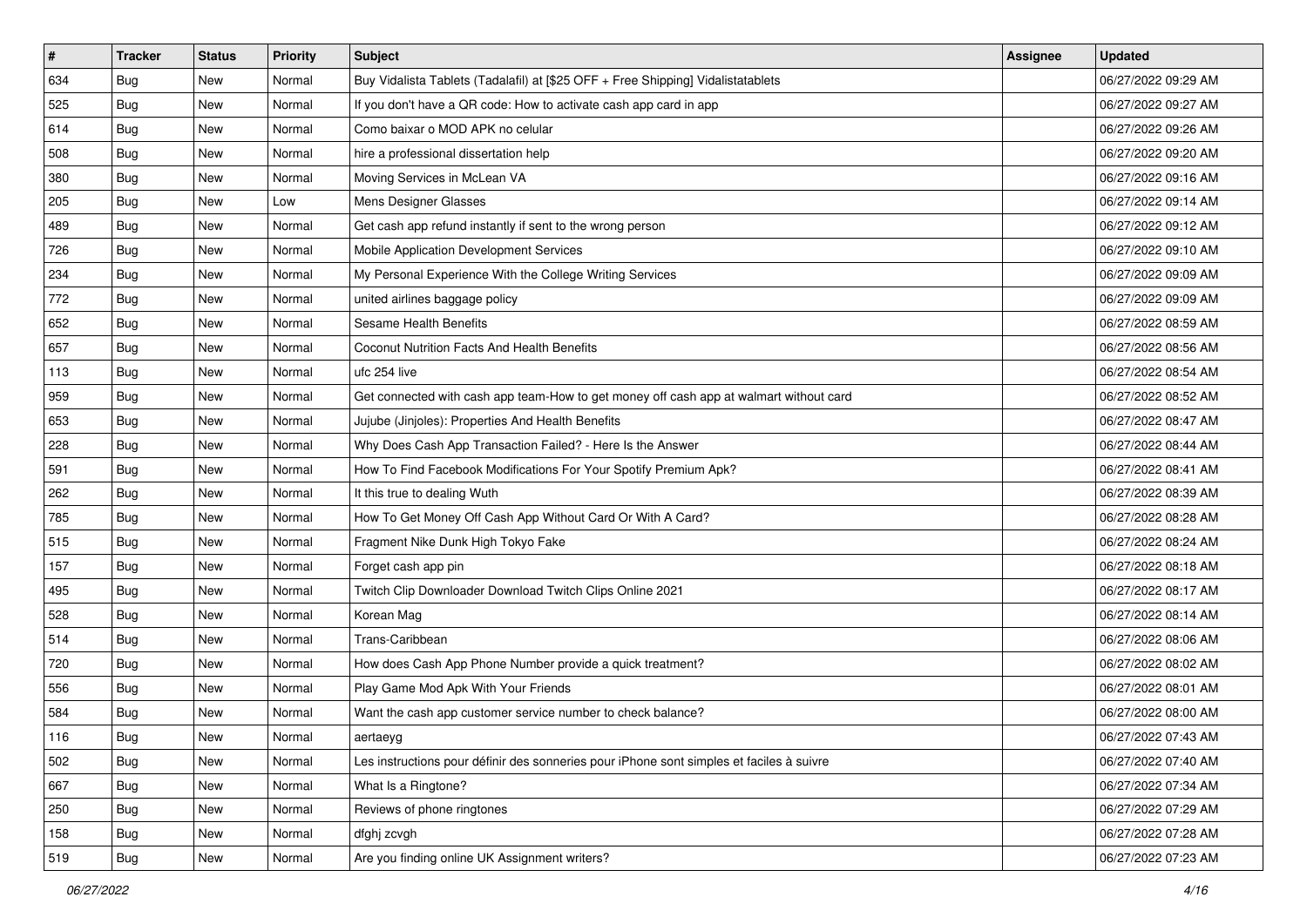| $\vert$ # | <b>Tracker</b> | <b>Status</b> | Priority | Subject                                                                                                                                                                                                                                        | <b>Assignee</b> | <b>Updated</b>      |
|-----------|----------------|---------------|----------|------------------------------------------------------------------------------------------------------------------------------------------------------------------------------------------------------------------------------------------------|-----------------|---------------------|
| 996       | <b>Bug</b>     | New           | Normal   | Cricut.com/setup                                                                                                                                                                                                                               |                 | 06/27/2022 07:12 AM |
| 471       | Bug            | New           | Normal   | Residential Floor Cleaning Westchester MA                                                                                                                                                                                                      |                 | 06/27/2022 07:08 AM |
| 1018      | Bug            | New           | Normal   | So erhalten Sie ein kostenloses Hörbuch                                                                                                                                                                                                        |                 | 06/27/2022 07:08 AM |
| 317       | Bug            | New           | Normal   | Eco/Green Cleaning Services in Virginia Beach VA                                                                                                                                                                                               |                 | 06/27/2022 07:03 AM |
| 565       | Bug            | New           | Normal   | How To Install RepelisPlus On Your Android Phone?                                                                                                                                                                                              |                 | 06/27/2022 06:54 AM |
| 807       | Bug            | New           | Normal   | 1v1Battle is a strategic action 'Build and shoot' game                                                                                                                                                                                         |                 | 06/27/2022 06:52 AM |
| 618       | Bug            | New           | Normal   | Buy Steroids Online with OurMedicnes.com   Best Quality Steroids                                                                                                                                                                               |                 | 06/27/2022 06:46 AM |
| 520       | Bug            | New           | Normal   | What Is The Major Role Of Cash.app/Help and Support Page?                                                                                                                                                                                      |                 | 06/27/2022 06:43 AM |
| 577       | Bug            | New           | Normal   | Follow these easy steps to make Admiral Casino Login                                                                                                                                                                                           |                 | 06/27/2022 06:34 AM |
| 507       | Bug            | <b>New</b>    | Normal   | central.bitdefender.com                                                                                                                                                                                                                        |                 | 06/27/2022 06:31 AM |
| 763       | <b>Bug</b>     | New           | High     | How to Make a Ringtone on Your iPhone                                                                                                                                                                                                          |                 | 06/27/2022 06:21 AM |
| 487       | Bug            | New           | Normal   | Cheap Fake Dunks                                                                                                                                                                                                                               |                 | 06/27/2022 06:01 AM |
| 588       | Bug            | New           | Normal   | YouTube Vanced Apk Manager App - Como instalá-lo                                                                                                                                                                                               |                 | 06/27/2022 05:52 AM |
| 541       | Bug            | New           | Normal   | How to fix the cash app payment failed errors?                                                                                                                                                                                                 |                 | 06/27/2022 05:52 AM |
| 689       | Bug            | New           | Normal   | How to use twitch.tv/activate?                                                                                                                                                                                                                 |                 | 06/27/2022 05:44 AM |
| 808       | Bug            | New           | Normal   | Sinnvolle Guten-Morgen-Grüße                                                                                                                                                                                                                   |                 | 06/27/2022 05:41 AM |
| 985       | Bug            | New           | Normal   | Find out the vitality of Facebook Phone Number:                                                                                                                                                                                                |                 | 06/27/2022 05:39 AM |
| 315       | Bug            | New           | Normal   | Dissertation help UK                                                                                                                                                                                                                           |                 | 06/27/2022 05:29 AM |
| 702       | Bug            | New           | Normal   | Avail Chime Customer Service to know How To Get Chime Bank Statement                                                                                                                                                                           |                 | 06/27/2022 04:59 AM |
| 978       | Bug            | New           | Normal   | Delamore Lodge is a place to stay.                                                                                                                                                                                                             |                 | 06/27/2022 04:57 AM |
| 209       | Bug            | New           | Normal   | Neglect to access old Cash App account considering message notice issue? Contact help.                                                                                                                                                         |                 | 06/27/2022 04:49 AM |
| 194       | Bug            | New           | Normal   | lace closure wigs                                                                                                                                                                                                                              |                 | 06/27/2022 04:48 AM |
| 782       | Bug            | New           | Normal   | Comment faire une sonnerie téléphonique                                                                                                                                                                                                        |                 | 06/27/2022 04:47 AM |
| 278       | <b>Bug</b>     | New           | Normal   | Cash App Help & Solutions - Here You Will Get Better Assistance                                                                                                                                                                                |                 | 06/27/2022 04:41 AM |
| 1127      | Bug            | New           | Normal   | Is there any support to find Google Feud answers?                                                                                                                                                                                              |                 | 06/27/2022 04:27 AM |
| 544       | Bug            | New           | Normal   | Hey! I had a very cool idea to order our general picture on canvas for my family as a gift. But couldn't find a good<br>one. Once my friend advised me this article in which I found what I was looking for and gave a cool gift to my family. |                 | 06/27/2022 04:10 AM |
| 596       | <b>Bug</b>     | New           | Normal   | Kids Games                                                                                                                                                                                                                                     |                 | 06/27/2022 04:08 AM |
| 267       | Bug            | New           | Normal   | How To Use Internet Radio Services To Listen To Your Favorite Songs                                                                                                                                                                            |                 | 06/27/2022 04:05 AM |
| 200       | <b>Bug</b>     | New           | Normal   | uiopi[o                                                                                                                                                                                                                                        |                 | 06/27/2022 04:04 AM |
| 494       | Bug            | New           | Normal   | <b>Buy Discussion Post</b>                                                                                                                                                                                                                     |                 | 06/27/2022 03:51 AM |
| 218       | <b>Bug</b>     | New           | Normal   | Popular Educational trends                                                                                                                                                                                                                     |                 | 06/27/2022 03:49 AM |
| 656       | <b>Bug</b>     | New           | Normal   | Kiwi Nutrition Facts And Health Benefits                                                                                                                                                                                                       |                 | 06/27/2022 03:49 AM |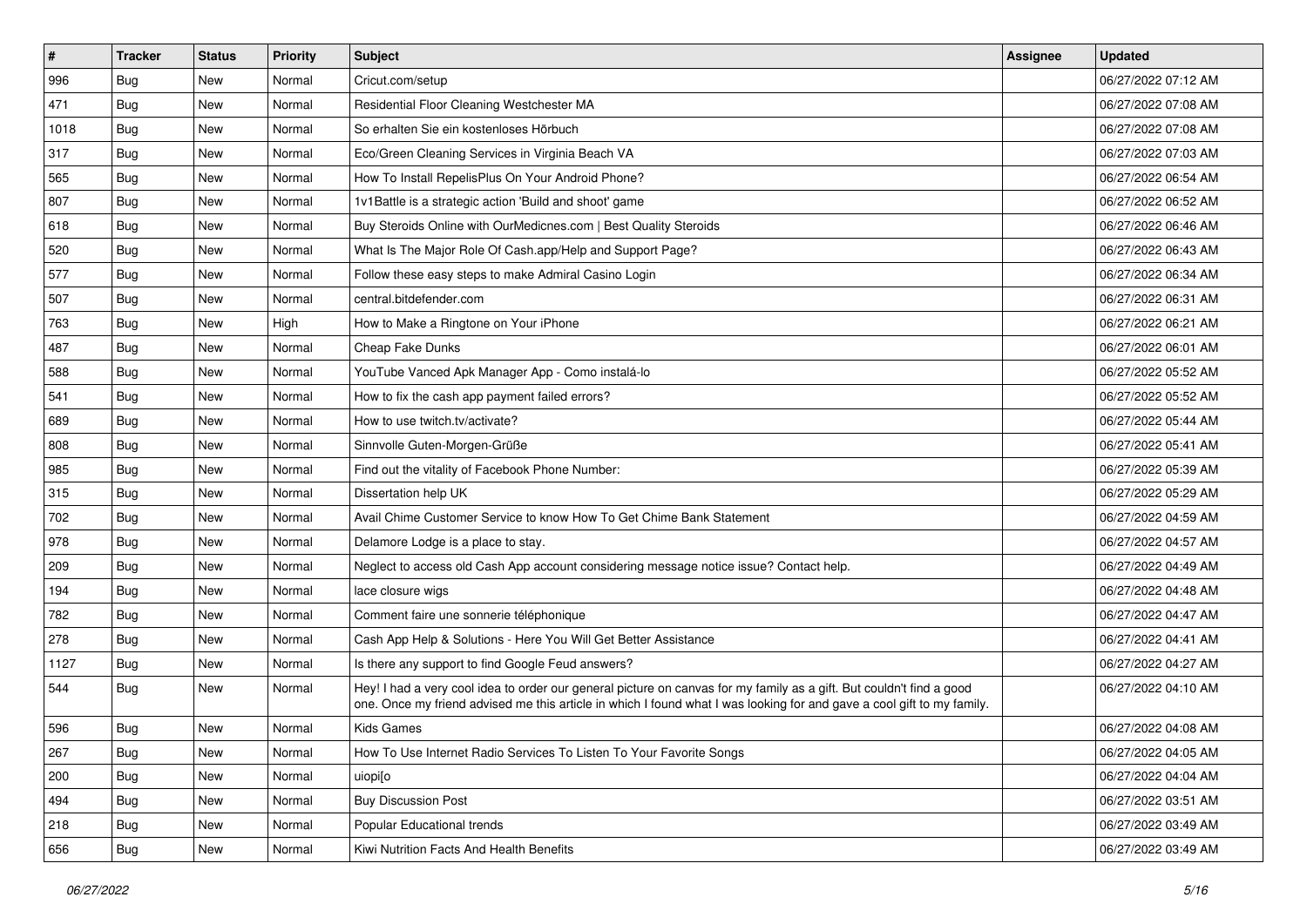| $\vert$ # | <b>Tracker</b> | <b>Status</b> | Priority | <b>Subject</b>                                                                                                                                                                                                                                                        | Assignee | <b>Updated</b>      |
|-----------|----------------|---------------|----------|-----------------------------------------------------------------------------------------------------------------------------------------------------------------------------------------------------------------------------------------------------------------------|----------|---------------------|
| 518       | <b>Bug</b>     | New           | Normal   | How To Check The Balance Of Cash App Account By Taking Cash App Support?                                                                                                                                                                                              |          | 06/27/2022 03:46 AM |
| 672       | Bug            | New           | Normal   | The easiest way to delete ringtones on iPhone                                                                                                                                                                                                                         |          | 06/27/2022 03:38 AM |
| 138       | <b>Bug</b>     | New           | Normal   | own-sweethome                                                                                                                                                                                                                                                         |          | 06/27/2022 03:36 AM |
| 482       | <b>Bug</b>     | New           | Normal   | <b>Text Window</b>                                                                                                                                                                                                                                                    |          | 06/27/2022 03:29 AM |
| 593       | Bug            | New           | Normal   | Eiffel Spark Ultimate C2 SN series is a fully synthetic range of advanced performance engine oils blended in high<br>performance fully synthetic (PAO - polyalphaolefin) basestocks fortified with advanced technology additive system,<br>specifically formulated to |          | 06/27/2022 03:28 AM |
| 966       | Bug            | New           | Normal   | How to Download the Filmes                                                                                                                                                                                                                                            |          | 06/27/2022 03:25 AM |
| 119       | <b>Bug</b>     | New           | Normal   | klhjigyu                                                                                                                                                                                                                                                              |          | 06/27/2022 03:07 AM |
| 292       | <b>Bug</b>     | New           | Normal   | Venmo to Cash App Transfer Of Money- Explore Here                                                                                                                                                                                                                     |          | 06/27/2022 03:05 AM |
| 474       | <b>Bug</b>     | New           | Normal   | Floor Waxing Arlington MA                                                                                                                                                                                                                                             |          | 06/27/2022 03:03 AM |
| 696       | Bug            | New           | Normal   | How to Install the TuMangaOnline App                                                                                                                                                                                                                                  |          | 06/27/2022 02:49 AM |
| 468       | Bug            | New           | Normal   | Floor Cleaning Westchester MA                                                                                                                                                                                                                                         |          | 06/27/2022 02:41 AM |
| 1112      | <b>Bug</b>     | New           | Normal   | What Cash App Policy Says If Random Person Sent Me Money On Cash App?                                                                                                                                                                                                 |          | 06/27/2022 02:39 AM |
| 561       | Bug            | New           | Normal   | Enjoy the Full YouTube Premium Experience With YouTube Premium Membership                                                                                                                                                                                             |          | 06/27/2022 02:37 AM |
| 261       | Bug            | New           | Normal   | Ringtone Downloads - Easy Ways Come Up With Your Own Ringtones                                                                                                                                                                                                        |          | 06/27/2022 02:23 AM |
| 1001      | <b>Bug</b>     | New           | Normal   | Venmo Keep Saying Error?                                                                                                                                                                                                                                              |          | 06/27/2022 02:20 AM |
| 1117      | <b>Bug</b>     | New           | Normal   | Equal Words - Word search game for PC and Windows Phone                                                                                                                                                                                                               |          | 06/27/2022 02:12 AM |
| 488       | Bug            | New           | Normal   | Quick solution to solve cash app dispute by the technical team                                                                                                                                                                                                        |          | 06/27/2022 02:04 AM |
| 632       | <b>Bug</b>     | New           | Normal   | CheapestMedsShop   100% Safe Medicines Online in UK & AUS.                                                                                                                                                                                                            |          | 06/27/2022 02:04 AM |
| 616       | Bug            | New           | Normal   | Buy Anavar Tablets   Anavar For Sale in USA, UK & Australia                                                                                                                                                                                                           |          | 06/27/2022 02:02 AM |
| 196       | Bug            | New           | Normal   | Homoeobazaar For Homeopathy Medicines                                                                                                                                                                                                                                 |          | 06/27/2022 01:58 AM |
| 372       | <b>Bug</b>     | New           | Normal   | Auto Transport Services in Arlington County VA                                                                                                                                                                                                                        |          | 06/27/2022 01:42 AM |
| 154       | <b>Bug</b>     | New           | Normal   | fdgyyrut gyrtrw                                                                                                                                                                                                                                                       |          | 06/27/2022 01:21 AM |
| 139       | <b>Bug</b>     | New           | Normal   | relseo                                                                                                                                                                                                                                                                |          | 06/27/2022 01:20 AM |
| 149       | <b>Bug</b>     | New           | Normal   | dftgy                                                                                                                                                                                                                                                                 |          | 06/27/2022 01:11 AM |
| 114       | <b>Bug</b>     | New           | Normal   | <b>Medical Research Writing Services</b>                                                                                                                                                                                                                              |          | 06/27/2022 12:57 AM |
| 758       | Bug            | New           | Normal   | How Do I Study Consistently For Hours?                                                                                                                                                                                                                                |          | 06/27/2022 12:49 AM |
| 651       | Bug            | New           | Normal   | Salmon Health Benefits                                                                                                                                                                                                                                                |          | 06/27/2022 12:42 AM |
| 684       | Bug            | New           | Normal   | Difference between paper map and online map                                                                                                                                                                                                                           |          | 06/27/2022 12:34 AM |
| 998       | <b>Bug</b>     | New           | Normal   | Is It Hard to Solve Wordle An                                                                                                                                                                                                                                         |          | 06/27/2022 12:24 AM |
| 612       | <b>Bug</b>     | New           | Normal   | Luxury Slingshot Rental                                                                                                                                                                                                                                               |          | 06/27/2022 12:17 AM |
| 619       | <b>Bug</b>     | New           | Normal   | Online Trusted Medicine Store in US for Health - Genericmedsupply                                                                                                                                                                                                     |          | 06/27/2022 12:12 AM |
| 595       | Bug            | New           | Normal   | RFM Online - une révolution dans la gestion de l'identité numérique                                                                                                                                                                                                   |          | 06/27/2022 12:05 AM |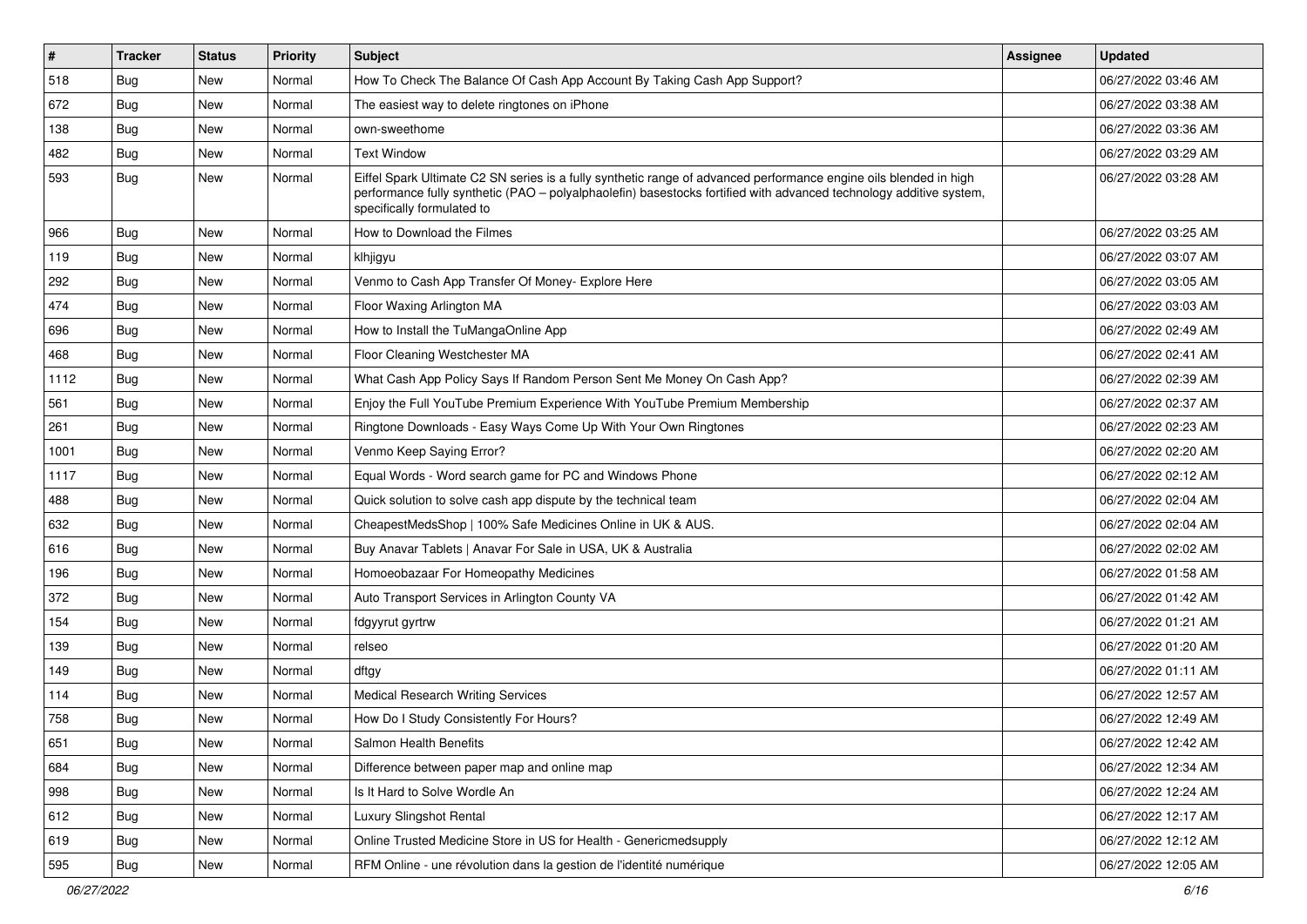| $\sharp$ | <b>Tracker</b> | <b>Status</b> | Priority | <b>Subject</b>                                                             | <b>Assignee</b> | <b>Updated</b>      |
|----------|----------------|---------------|----------|----------------------------------------------------------------------------|-----------------|---------------------|
| 143      | <b>Bug</b>     | New           | Normal   | Bob lace front wigs                                                        |                 | 06/26/2022 11:52 PM |
| 643      | <b>Bug</b>     | New           | Normal   | Oreo TV Apk Download                                                       |                 | 06/26/2022 11:50 PM |
| 159      | Bug            | New           | Normal   | xfguih njgkh                                                               |                 | 06/26/2022 11:38 PM |
| 697      | Bug            | New           | Normal   | How to Descargar Pura TV For Android                                       |                 | 06/26/2022 11:36 PM |
| 145      | Bug            | New           | Normal   | abdulbaissagar                                                             |                 | 06/26/2022 11:32 PM |
| 992      | <b>Bug</b>     | New           | Normal   | So vergrößern Sie Ihr Instagram-Profilbild                                 |                 | 06/26/2022 11:29 PM |
| 748      | Bug            | New           | Normal   | Il y a quelques façons d'obtenir des sonneries gratuites pour votre iPhone |                 | 06/26/2022 11:24 PM |
| 962      | <b>Bug</b>     | New           | Normal   | Kostenlose Hörbücher                                                       |                 | 06/26/2022 10:45 PM |
| 774      | Bug            | New           | Normal   | Follow proper initiatives                                                  |                 | 06/26/2022 10:40 PM |
| 719      | Bug            | New           | Normal   | How Do I Send \$5000 Through Cash App Account With Ease?                   |                 | 06/26/2022 10:14 PM |
| 533      | <b>Bug</b>     | New           | Normal   | How to complete the homework assignments in economics in the easiest way?  |                 | 06/26/2022 10:12 PM |
| 645      | Bug            | New           | Normal   | thong tin chinh xac nhat hom nay                                           |                 | 06/26/2022 09:46 PM |
| 764      | Bug            | New           | Normal   | What is available to see what I can watch HBO Max?                         |                 | 06/26/2022 08:52 PM |
| 576      | Bug            | New           | Normal   | So laden Sie ein Instagram-Bild herunter                                   |                 | 06/26/2022 08:46 PM |
| 769      | <b>Bug</b>     | New           | Normal   | check my cash app                                                          |                 | 06/26/2022 08:33 PM |
| 280      | Bug            | New           | Normal   | Pacific Web Design                                                         |                 | 06/26/2022 08:18 PM |
| 512      | Bug            | New           | Normal   | The Importance Of Using Custom Writing Services                            |                 | 06/26/2022 08:04 PM |
| 460      | Bug            | New           | Normal   | Floor Cleaning Medford MA                                                  |                 | 06/26/2022 08:00 PM |
| 201      | Bug            | New           | Normal   | closure wig                                                                |                 | 06/26/2022 07:50 PM |
| 302      | Bug            | New           | Normal   | Auto Electrical Repair Services in Norcross GA                             |                 | 06/26/2022 07:49 PM |
| 970      | Bug            | New           | Normal   | The Amount Of Time Does Cash App Direct Deposit Time Take?                 |                 | 06/26/2022 07:32 PM |
| 655      | Bug            | New           | Normal   | <b>Eggplant Health Benefits</b>                                            |                 | 06/26/2022 07:21 PM |
| 773      | Bug            | New           | Normal   | Spades - Play online free                                                  |                 | 06/26/2022 07:18 PM |
| 206      | <b>Bug</b>     | New           | Low      | <b>Cheap Electric Bikes</b>                                                |                 | 06/26/2022 07:00 PM |
| 132      | Bug            | New           | Normal   | concrete-everything                                                        |                 | 06/26/2022 06:56 PM |
| 1104     | Bug            | New           | Normal   | Idle game fix bug                                                          |                 | 06/26/2022 06:52 PM |
| 690      | <b>Bug</b>     | New           | Normal   | campervan hire                                                             |                 | 06/26/2022 06:47 PM |
| 752      | <b>Bug</b>     | New           | Normal   | Plagerism checker                                                          |                 | 06/26/2022 06:33 PM |
| 795      | <b>Bug</b>     | New           | Normal   | Drift Boss - Exciting Race                                                 |                 | 06/26/2022 06:32 PM |
| 529      | <b>Bug</b>     | New           | Normal   | Thop TV APK - Free Download for Android                                    |                 | 06/26/2022 06:28 PM |
| 1108     | Bug            | New           | Normal   | Six Guns Mod Apk Answers Your Questions                                    |                 | 06/26/2022 06:26 PM |
| 585      | Bug            | New           | Normal   | What is cash app help number?                                              |                 | 06/26/2022 06:21 PM |
| 787      | <b>Bug</b>     | New           | Normal   | Assured Assignment Help                                                    |                 | 06/26/2022 06:14 PM |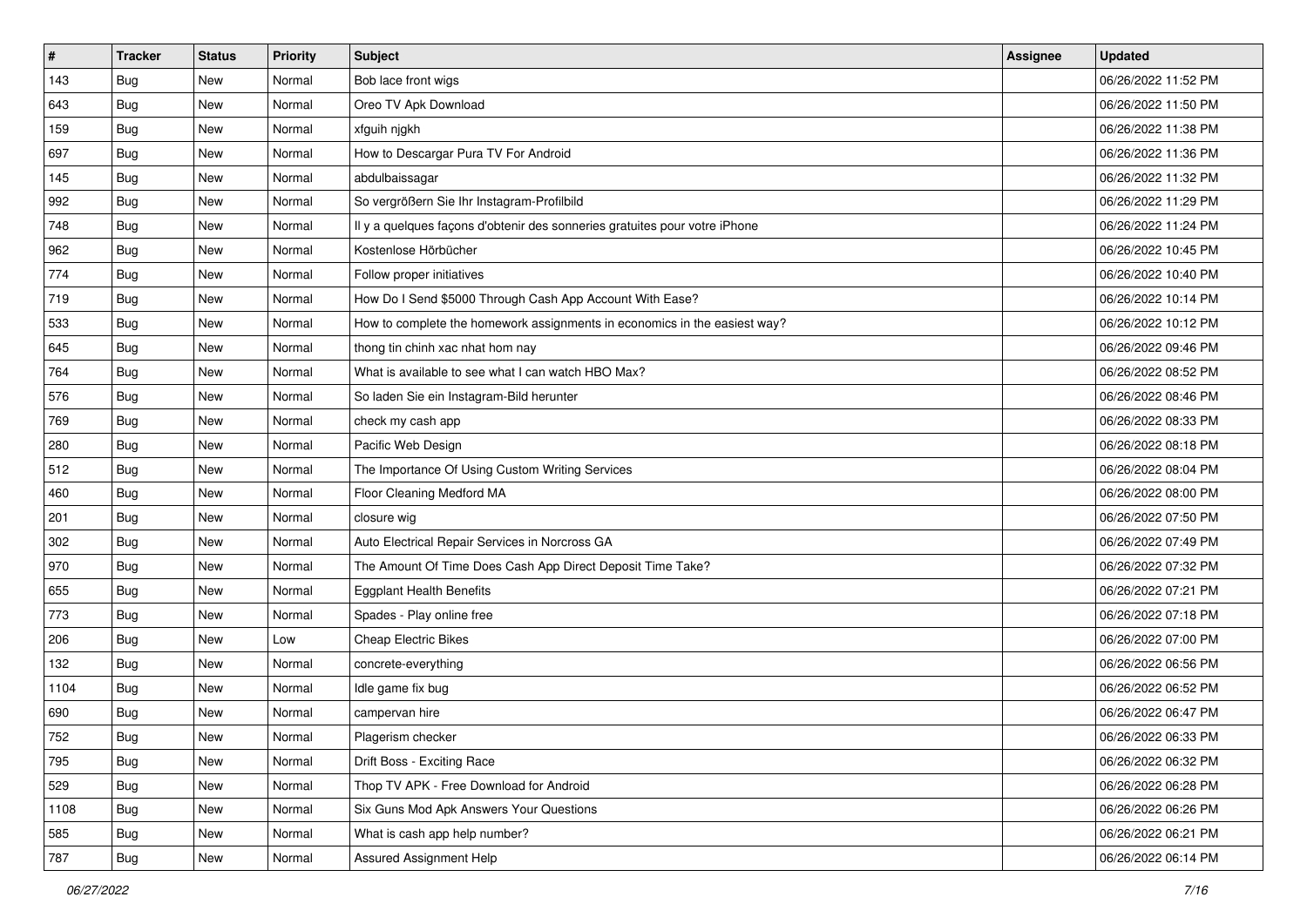| $\sharp$ | <b>Tracker</b> | <b>Status</b> | Priority | Subject                                                                | <b>Assignee</b> | <b>Updated</b>      |
|----------|----------------|---------------|----------|------------------------------------------------------------------------|-----------------|---------------------|
| 825      | <b>Bug</b>     | New           | Normal   | Lucky Patcher Download                                                 |                 | 06/26/2022 06:09 PM |
| 1096     | Bug            | New           | Normal   | Race and experience new life.                                          |                 | 06/26/2022 06:07 PM |
| 129      | Bug            | New           | Normal   | xcvgbgh                                                                |                 | 06/26/2022 06:01 PM |
| 730      | Bug            | New           | Normal   | Canon IJ Network Tool                                                  |                 | 06/26/2022 05:51 PM |
| 802      | Bug            | New           | Normal   | Who Is an ETL Engineer                                                 |                 | 06/26/2022 05:48 PM |
| 123      | <b>Bug</b>     | New           | Normal   | https://www.reddit.com/r/NRLgrandfinal2020/                            |                 | 06/26/2022 05:36 PM |
| 1116     | Bug            | New           | Normal   | ipTV smarts pro                                                        |                 | 06/26/2022 05:34 PM |
| 974      | <b>Bug</b>     | New           | Normal   | Watch NCAA Football Live Streaming Free                                |                 | 06/26/2022 05:33 PM |
| 469      | Bug            | New           | Normal   | Germs Removal Westchester MA                                           |                 | 06/26/2022 05:31 PM |
| 622      | Bug            | New           | Normal   | CheapestMedsShop   100% Safe Medicines Online in UK & AUS.             |                 | 06/26/2022 05:27 PM |
| 1098     | <b>Bug</b>     | New           | Normal   | Life of a Fisherman                                                    |                 | 06/26/2022 05:16 PM |
| 285      | Bug            | New           | Normal   | Have you ever written an essay?                                        |                 | 06/26/2022 05:15 PM |
| 673      | Bug            | New           | Normal   | Learn the basics of pixel art - Clear grid                             |                 | 06/26/2022 04:57 PM |
| 666      | Bug            | New           | Normal   | 470+ pages à colorier de Noël                                          |                 | 06/26/2022 04:55 PM |
| 940      | Bug            | New           | Normal   | What is Plex and Is Plex Legal?                                        |                 | 06/26/2022 04:50 PM |
| 809      | Bug            | New           | Normal   | Smash Karts - immerse yourself in the exciting race                    |                 | 06/26/2022 04:49 PM |
| 750      | Bug            | New           | Normal   | Create a Report Template                                               |                 | 06/26/2022 04:27 PM |
| 1097     | Bug            | New           | Normal   | Race and experience new life.                                          |                 | 06/26/2022 04:22 PM |
| 712      | Bug            | New           | Normal   | <b>Tips and Tricks</b>                                                 |                 | 06/26/2022 04:19 PM |
| 631      | Bug            | New           | Normal   | How Can I Load Cash App Card at Walmart straight away?                 |                 | 06/26/2022 04:07 PM |
| 732      | Bug            | New           | Normal   | Get rectifications steps about why cash app transfer failed            |                 | 06/26/2022 03:28 PM |
| 284      | Bug            | New           | Normal   | All About Cash App Transfer Fail Problems                              |                 | 06/26/2022 03:15 PM |
| 193      | Bug            | New           | Normal   | 18% Discount on Homeopathic medicines                                  |                 | 06/26/2022 03:13 PM |
| 592      | <b>Bug</b>     | New           | Normal   | Deezer Premium APK - Baixe músicas de qualquer lugar do mundo de graça |                 | 06/26/2022 02:55 PM |
| 247      | Bug            | New           | Normal   | best 4 Channel Amp                                                     |                 | 06/26/2022 02:47 PM |
| 573      | Bug            | New           | Normal   | Experimente lo mejor en la aplicación Apk de juegos gratis             |                 | 06/26/2022 02:11 PM |
| 961      | <b>Bug</b>     | New           | Normal   | TeaTv is an Android                                                    |                 | 06/26/2022 02:02 PM |
| 589      | i Bug          | New           | Normal   | How can I get the cash app phone number of customer support?           |                 | 06/26/2022 01:59 PM |
| 754      | <b>Bug</b>     | New           | Normal   | Cómo descargar tonos gratis de teléfono celular                        |                 | 06/26/2022 01:56 PM |
| 568      | <b>Bug</b>     | New           | Normal   | Instale a versão mais recente do YouTube Premium                       |                 | 06/26/2022 01:53 PM |
| 768      | <b>Bug</b>     | New           | Normal   | Where can you buy best jackets online?                                 |                 | 06/26/2022 01:50 PM |
| 144      | Bug            | New           | Normal   | curly bob lace front wigs                                              |                 | 06/26/2022 01:44 PM |
| 705      | <b>Bug</b>     | New           | Normal   | wuxiaworld                                                             |                 | 06/26/2022 01:43 PM |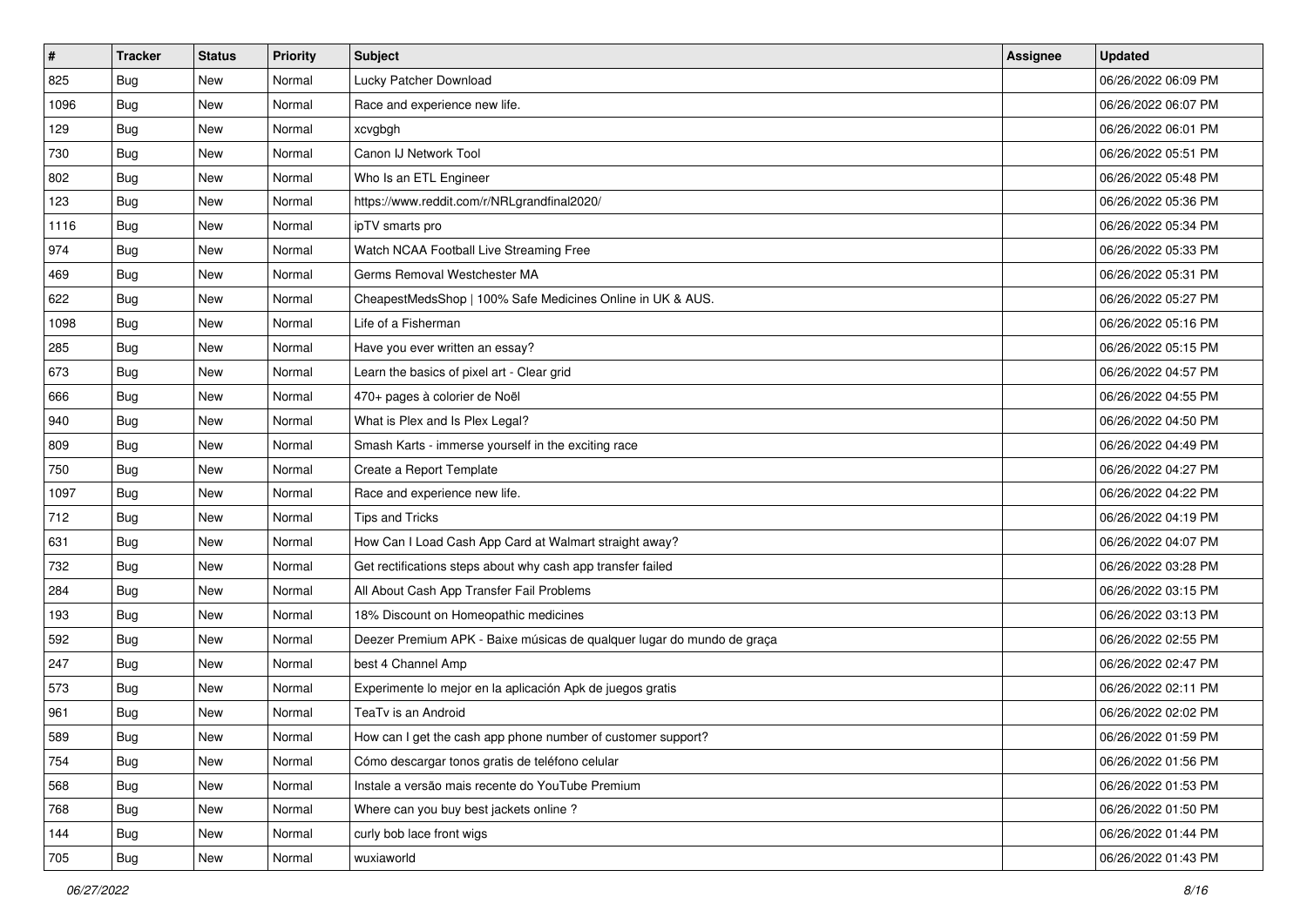| $\sharp$ | <b>Tracker</b> | <b>Status</b> | Priority | <b>Subject</b>                                                                | <b>Assignee</b> | <b>Updated</b>      |
|----------|----------------|---------------|----------|-------------------------------------------------------------------------------|-----------------|---------------------|
| 784      | <b>Bug</b>     | New           | Normal   | How To Add Money On Cash App Card And Check The Funds?                        |                 | 06/26/2022 01:43 PM |
| 553      | Bug            | New           | Normal   | Cinema HD APK - Free Movie Enjoyment App on Android                           |                 | 06/26/2022 01:39 PM |
| 735      | Bug            | New           | Normal   | A quick fix of how to get money back from cash app stocks                     |                 | 06/26/2022 01:31 PM |
| 265      | Bug            | New           | Normal   | 3 Faq's On Downloading To Your Apple Ipod                                     |                 | 06/26/2022 01:26 PM |
| 623      | Bug            | New           | Normal   | Listen to online radio stations for mobile phones                             |                 | 06/26/2022 01:20 PM |
| 555      | <b>Bug</b>     | New           | Normal   | web design development in hyderabad                                           |                 | 06/26/2022 01:08 PM |
| 664      | Bug            | New           | Normal   | Tea TV Apk Download - The Best Way to Watch Movies Offline                    |                 | 06/26/2022 12:59 PM |
| 811      | <b>Bug</b>     | New           | Normal   | Canon IJ Network Tool                                                         |                 | 06/26/2022 12:58 PM |
| 136      | Bug            | New           | Normal   | snappow                                                                       |                 | 06/26/2022 12:51 PM |
| 189      | Bug            | New           | Normal   | <b>College Biology Writing Services</b>                                       |                 | 06/26/2022 12:50 PM |
| 922      | <b>Bug</b>     | New           | Normal   | Why Is The Need For Assignment Writing Services?                              |                 | 06/26/2022 12:42 PM |
| 783      | Bug            | New           | Normal   | How Do I Determine The Reasons And Solutions To Fix Cash App Transfer Failed? |                 | 06/26/2022 12:30 PM |
| 749      | Bug            | New           | Normal   | The Best Bubble Shooter Game for Android                                      |                 | 06/26/2022 12:12 PM |
| 941      | Bug            | New           | Normal   | is Disney Now and Disney Plus different?                                      |                 | 06/26/2022 12:10 PM |
| 1115     | <b>Bug</b>     | New           | Normal   | How to access your saved favorite Tiktok                                      |                 | 06/26/2022 12:01 PM |
| 466      | Bug            | New           | Normal   | Floor Stripping Westchester MA                                                |                 | 06/26/2022 11:57 AM |
| 549      | Bug            | New           | Normal   | Radio Luisteren                                                               |                 | 06/26/2022 11:56 AM |
| 260      | Bug            | New           | Normal   | Web Design Services Near Me                                                   |                 | 06/26/2022 11:55 AM |
| 150      | Bug            | New           | Normal   | dfgh                                                                          |                 | 06/26/2022 11:41 AM |
| 1120     | Bug            | New           | Normal   | Summary of 5 best coloring apps on phones                                     |                 | 06/26/2022 11:32 AM |
| 230      | Bug            | New           | Normal   | Add Money To Cash App Card - Auto Cash Apps                                   |                 | 06/26/2022 11:25 AM |
| 574      | Bug            | New           | Normal   | How to fix the Epson printer offline issue due to a wired connection?         |                 | 06/26/2022 11:19 AM |
| 604      | Bug            | New           | Normal   | Idle Game Online                                                              |                 | 06/26/2022 11:11 AM |
| 473      | <b>Bug</b>     | New           | Normal   | Floor Stripping Arlington MA                                                  |                 | 06/26/2022 11:10 AM |
| 257      | Bug            | New           | Normal   | Best latte machines                                                           |                 | 06/26/2022 11:07 AM |
| 788      | Bug            | New           | Normal   | Intro Maker Mod APK                                                           |                 | 06/26/2022 11:01 AM |
| 470      | <b>Bug</b>     | New           | Normal   | Commercial Floor Cleaning Westchester MA                                      |                 | 06/26/2022 10:56 AM |
| 140      | I Bug          | New           | Normal   | sugarbalanceusa                                                               |                 | 06/26/2022 10:54 AM |
| 547      | <b>Bug</b>     | New           | Normal   | Get rid of the issue of cash app down by calling experts.                     |                 | 06/26/2022 10:38 AM |
| 952      | Bug            | New           | Normal   | Canon IJ Network Tool                                                         |                 | 06/26/2022 10:35 AM |
| 662      | <b>Bug</b>     | New           | Normal   | Oreo TV Download - The Easiest Way to Watch Live TV                           |                 | 06/26/2022 10:14 AM |
| 581      | Bug            | New           | Normal   | E-Learning Course Help                                                        |                 | 06/26/2022 10:14 AM |
| 597      | <b>Bug</b>     | New           | Normal   | Universo s / f Download                                                       |                 | 06/26/2022 10:14 AM |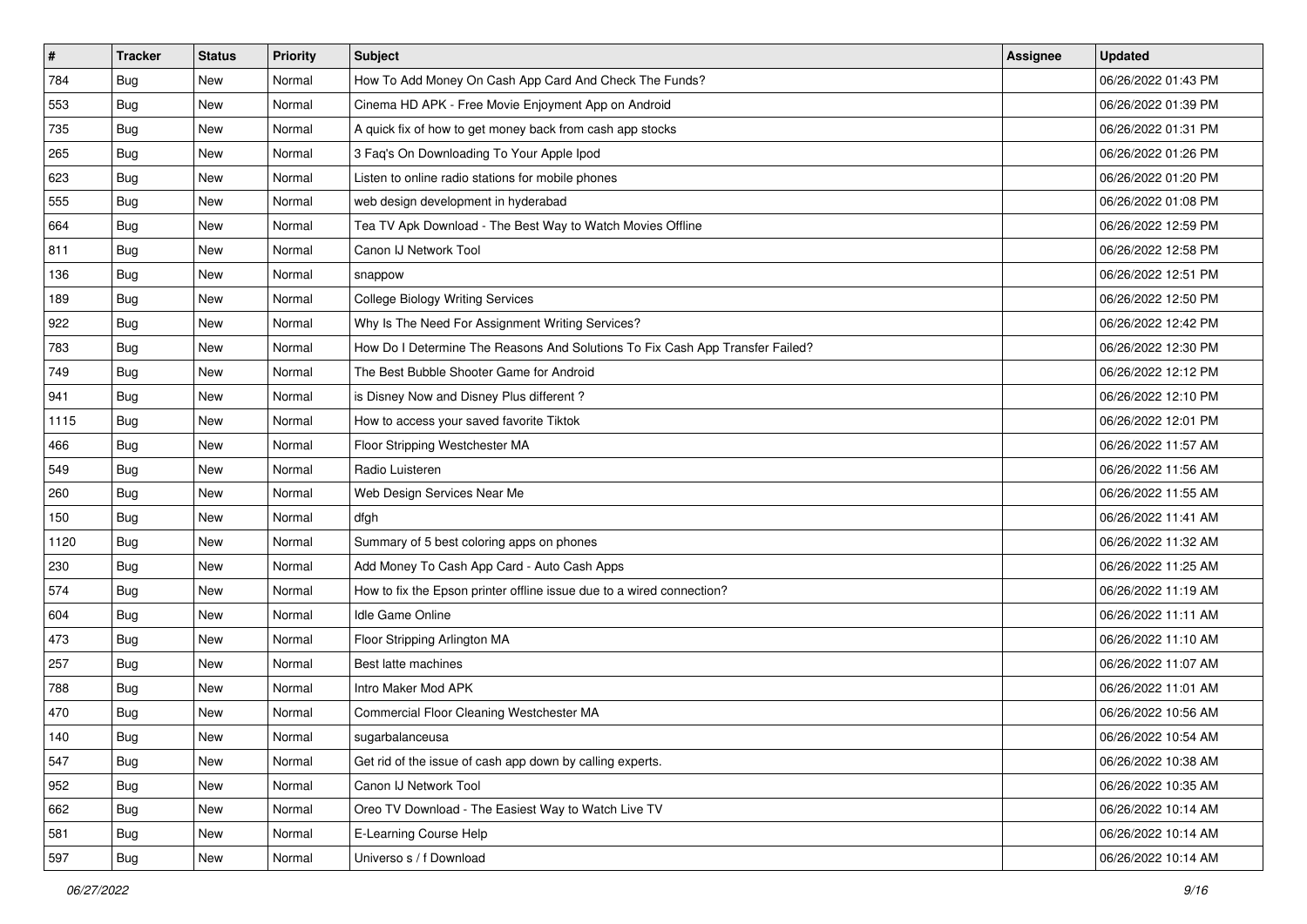| $\vert$ # | <b>Tracker</b> | <b>Status</b> | <b>Priority</b> | Subject                                                                                                                                                  | Assignee | <b>Updated</b>      |
|-----------|----------------|---------------|-----------------|----------------------------------------------------------------------------------------------------------------------------------------------------------|----------|---------------------|
| 617       | <b>Bug</b>     | New           | Normal          | Buy Vidalista Tablets (Tadalafil) at [\$25 OFF + Free Shipping] Vidalistatablets                                                                         |          | 06/26/2022 10:11 AM |
| 993       | <b>Bug</b>     | New           | Normal          | IO Games Free Online                                                                                                                                     |          | 06/26/2022 09:41 AM |
| 989       | Bug            | New           | Normal          | Barewoods Wax Cigar                                                                                                                                      |          | 06/26/2022 09:19 AM |
| 1111      | <b>Bug</b>     | New           | Normal          | LOLBeans is a fun battle royale game where you race with other players while avoiding obstacles. Reach the end of<br>the course in competitive gameplay! |          | 06/26/2022 09:17 AM |
| 706       | <b>Bug</b>     | New           | Normal          | How Can You Cancel A Cash App Payment Without Any Prior Information?                                                                                     |          | 06/26/2022 09:13 AM |
| 613       | Bug            | New           | Normal          | Buy Aspadol 100mg Tab Online in US, UK, AU   Erospharmacy                                                                                                |          | 06/26/2022 09:10 AM |
| 115       | Bug            | New           | Normal          | <b>NFL LIVE STREAM</b>                                                                                                                                   |          | 06/26/2022 08:48 AM |
| 958       | Bug            | New           | Normal          | Avail Cash app support service to know Sutton bank cash app number                                                                                       |          | 06/26/2022 08:46 AM |
| 658       | <b>Bug</b>     | New           | Normal          | Watermelon Nutrition Facts And Health Benefits                                                                                                           |          | 06/26/2022 08:33 AM |
| 984       | Bug            | New           | Normal          | How to disable, permanently delete Twitter account on phone, PC                                                                                          |          | 06/26/2022 08:28 AM |
| 747       | <b>Bug</b>     | New           | Normal          | How to Install Tyflex Plus on Your Android Device                                                                                                        |          | 06/26/2022 08:16 AM |
| 551       | Bug            | New           | Normal          | Why Do Students Need Online Best Dissertation Writing Services?                                                                                          |          | 06/26/2022 08:15 AM |
| 874       | Bug            | New           | Normal          | Cómo descargar Minecraft Apk                                                                                                                             |          | 06/26/2022 08:01 AM |
| 767       | Bug            | New           | Normal          | apkmod                                                                                                                                                   |          | 06/26/2022 07:59 AM |
| 1102      | <b>Bug</b>     | New           | Normal          | Charlottesville Travel Guide ?                                                                                                                           |          | 06/26/2022 07:44 AM |
| 517       | <b>Bug</b>     | New           | Normal          | Proficient tips to take help of cash app support professionals:                                                                                          |          | 06/26/2022 07:34 AM |
| 475       | Bug            | New           | Normal          | Floor Cleaning Arlington MA                                                                                                                              |          | 06/26/2022 07:33 AM |
| 964       | <b>Bug</b>     | New           | Normal          | Can I Fix Cash App Transfer Failed Issues By Adding Sufficient Funds?                                                                                    |          | 06/26/2022 07:21 AM |
| 771       | Bug            | New           | Normal          | united airlines baggage policy                                                                                                                           |          | 06/26/2022 07:19 AM |
| 682       | Bug            | New           | Normal          | Does Facebook customer service live chat allow to speak with someone?                                                                                    |          | 06/26/2022 07:17 AM |
| 628       | <b>Bug</b>     | New           | Normal          | CV reviewing services!                                                                                                                                   |          | 06/26/2022 06:49 AM |
| 627       | Bug            | New           | Normal          | <b>HELO</b>                                                                                                                                              |          | 06/26/2022 06:42 AM |
| 638       | Bug            | New           | Normal          | Run 3 game                                                                                                                                               |          | 06/26/2022 06:31 AM |
| 217       | Bug            | New           | Normal          | How this service matter most?                                                                                                                            |          | 06/26/2022 06:31 AM |
| 728       | <b>Bug</b>     | New           | Normal          | Will Cash App refund money if scammed? Hitches With Optimum Ease                                                                                         |          | 06/26/2022 06:15 AM |
| 714       | Bug            | New           | Normal          | Cuevana 3 Premium - Enjoy Your Favorite Movies and TV Shows on Your Smart TV                                                                             |          | 06/26/2022 06:14 AM |
| 977       | Bug            | New           | Normal          | Fans of the Old Country will like this book.                                                                                                             |          | 06/26/2022 05:54 AM |
| 990       | Bug            | New           | Normal          | Mushrooms                                                                                                                                                |          | 06/26/2022 05:41 AM |
| 198       | <b>Bug</b>     | New           | Normal          | DR. RECKEWEG R42 (HAEMOVENIN) (22ML)                                                                                                                     |          | 06/26/2022 05:31 AM |
| 946       | Bug            | New           | Normal          | What is Plex and Is Plex Legal?                                                                                                                          |          | 06/26/2022 05:23 AM |
| 128       | <b>Bug</b>     | New           | Normal          | dfgbd                                                                                                                                                    |          | 06/26/2022 05:07 AM |
| 717       | <b>Bug</b>     | New           | Normal          | Disney Plus Apk - Watch Movies and TV Shows on Your Device                                                                                               |          | 06/26/2022 04:56 AM |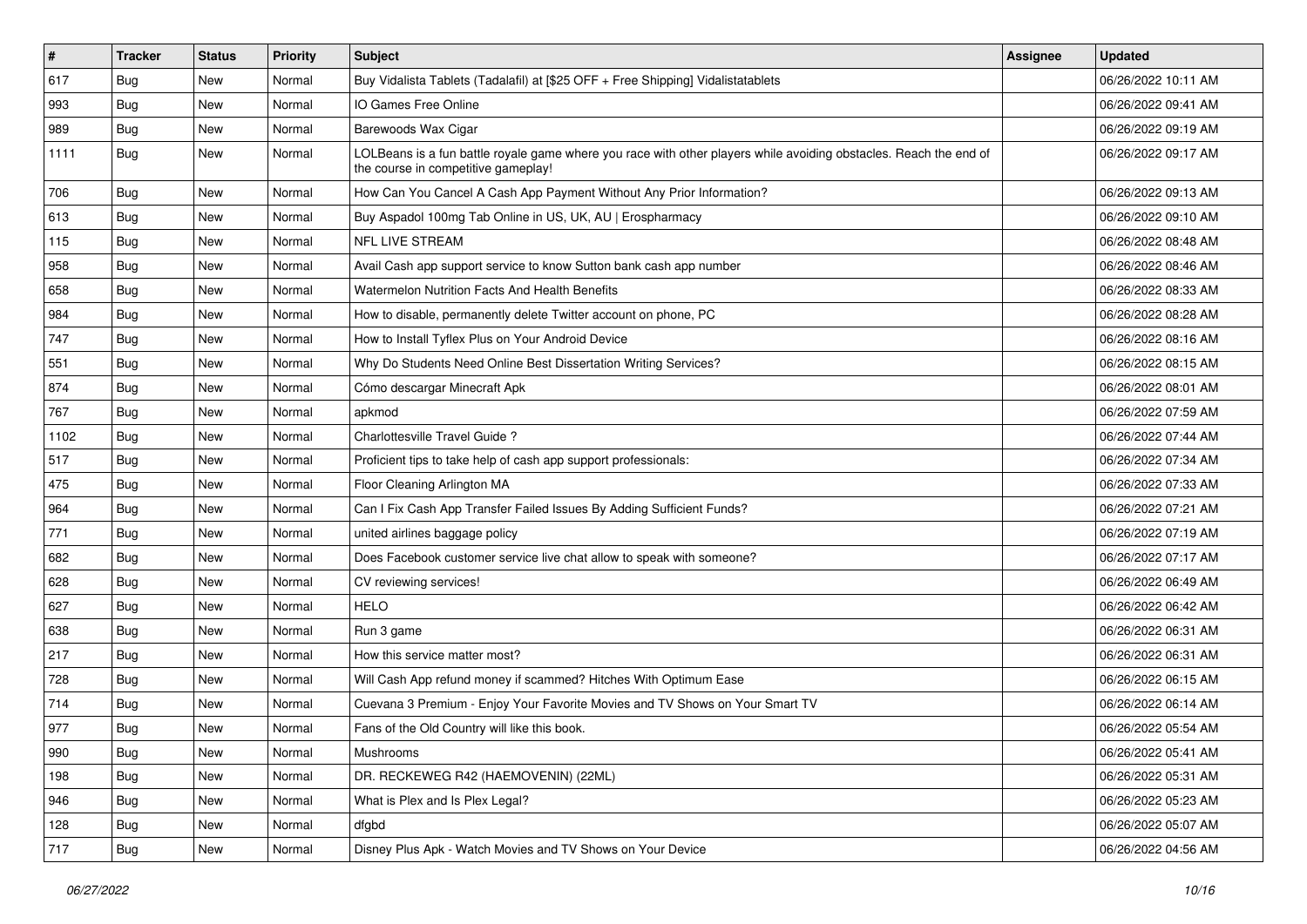| $\sharp$ | <b>Tracker</b> | <b>Status</b> | Priority | <b>Subject</b>                                                                                          | <b>Assignee</b> | <b>Updated</b>      |
|----------|----------------|---------------|----------|---------------------------------------------------------------------------------------------------------|-----------------|---------------------|
| 686      | <b>Bug</b>     | New           | Normal   | Welcome To The Most Demandable Mahipalpur Escorts Agency                                                |                 | 06/26/2022 04:37 AM |
| 950      | Bug            | New           | Normal   | ij.start canon                                                                                          |                 | 06/26/2022 04:35 AM |
| 310      | Bug            | New           | Normal   | Mattress Cleaning Services in Virginia Beach VA                                                         |                 | 06/26/2022 04:33 AM |
| 935      | Bug            | New           | Normal   | MovieBox Pro Apk - Watch Movies and TV Shows on Your Android Phone                                      |                 | 06/26/2022 04:11 AM |
| 677      | Bug            | New           | Normal   | Logo Design Services Near Me                                                                            |                 | 06/26/2022 02:32 AM |
| 621      | <b>Bug</b>     | New           | Normal   | Buy All Modafinil & Armodafinil Tablets @Buy Modafinil US                                               |                 | 06/26/2022 02:20 AM |
| 741      | Bug            | New           | Normal   | <b>Blockchain Technology Solutions</b>                                                                  |                 | 06/26/2022 02:19 AM |
| 586      | Bug            | New           | Normal   | Best Modifications For Your Mobile Phone                                                                |                 | 06/26/2022 01:51 AM |
| 161      | Bug            | New           | Normal   | dfdrtyuio                                                                                               |                 | 06/26/2022 01:46 AM |
| 259      | Bug            | New           | Normal   | call center services                                                                                    |                 | 06/26/2022 01:30 AM |
| 542      | <b>Bug</b>     | New           | Normal   | Web N Logo Design                                                                                       |                 | 06/26/2022 01:28 AM |
| 554      | Bug            | New           | Normal   | XvideoStudio Video Editor APK Free Download on TechToDown                                               |                 | 06/26/2022 01:18 AM |
| 352      | Bug            | New           | Normal   | Tile & Grout Cleaning Services in Chesapeake VA                                                         |                 | 06/26/2022 01:05 AM |
| 659      | Bug            | New           | Normal   | Olive Oil Properties And Health Benefits                                                                |                 | 06/26/2022 12:59 AM |
| 650      | Bug            | New           | Normal   | <b>Cherries Health Benefits</b>                                                                         |                 | 06/26/2022 12:57 AM |
| 202      | Bug            | New           | Normal   | blonde wig                                                                                              |                 | 06/26/2022 12:52 AM |
| 587      | Bug            | New           | Normal   | Why Picsart Pro Offers Great Features                                                                   |                 | 06/26/2022 12:18 AM |
| 563      | Bug            | New           | Normal   | Understanding the Difference Between Free and Paid Mod Apks                                             |                 | 06/26/2022 12:15 AM |
| 708      | Bug            | New           | Normal   | Efficient ways to proceed with the cash app dispute process?                                            |                 | 06/26/2022 12:08 AM |
| 630      | Bug            | New           | Normal   | How Can I Load Cash App Card at Walmart straight away?                                                  |                 | 06/26/2022 12:04 AM |
| 635      | Bug            | New           | Normal   | Buy Steroids Online with OurMedicnes.com   Best Quality Steroids                                        |                 | 06/26/2022 12:01 AM |
| 954      | Bug            | New           | Normal   | AZ Screen Recorder Mod                                                                                  |                 | 06/25/2022 11:24 PM |
| 227      | Bug            | New           | Normal   | Cash App Help & Solutions - Here You Will Get Better Assistance                                         |                 | 06/25/2022 11:21 PM |
| 583      | <b>Bug</b>     | New           | High     | Need the Cash app customer service phone number?                                                        |                 | 06/25/2022 11:18 PM |
| 477      | Bug            | New           | Normal   | What Does Online Coupon Mean?                                                                           |                 | 06/25/2022 11:15 PM |
| 742      | Bug            | New           | Normal   | How Long Does Cash App Support Take To Respond For A Better Support?                                    |                 | 06/25/2022 11:00 PM |
| 479      | Bug            | New           | Normal   | Limousine Service Bellevue WA                                                                           |                 | 06/25/2022 10:54 PM |
| 800      | I Bug          | New           | Normal   | Who Is an ETL Engineer                                                                                  |                 | 06/25/2022 10:31 PM |
| 1114     | <b>Bug</b>     | New           | Normal   | To control the car, all you must do is click to go left or right and release the button to go straight. |                 | 06/25/2022 10:15 PM |
| 956      | Bug            | New           | Normal   | FNF Free Mods Online                                                                                    |                 | 06/25/2022 09:59 PM |
| 1106     | Bug            | New           | Normal   | How Do I Get Cash App ++ Without Confronting Any Technical Glitches?                                    |                 | 06/25/2022 09:53 PM |
| 185      | Bug            | New           | Normal   | Non-Plagiarized Research Writing                                                                        |                 | 06/25/2022 09:34 PM |
| 710      | <b>Bug</b>     | New           | Normal   | Take Necessary Assistance If You Are Unable Activate Cash App Card                                      |                 | 06/25/2022 09:26 PM |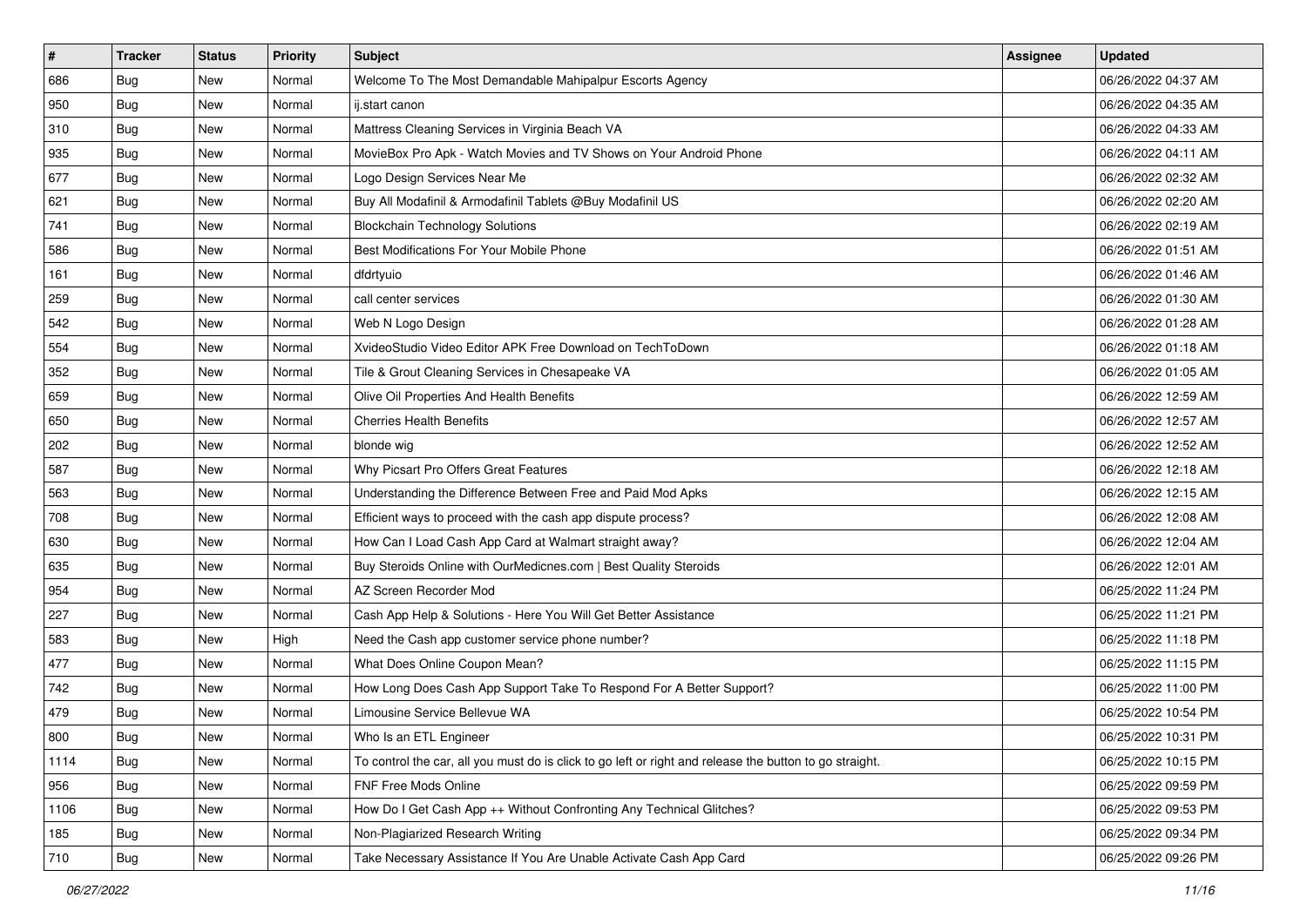| $\vert$ # | <b>Tracker</b> | <b>Status</b> | <b>Priority</b> | <b>Subject</b>                                                                                               | Assignee | <b>Updated</b>      |
|-----------|----------------|---------------|-----------------|--------------------------------------------------------------------------------------------------------------|----------|---------------------|
| 1103      | <b>Bug</b>     | New           | Normal          | Idle game fix bug                                                                                            |          | 06/25/2022 09:08 PM |
| 979       | <b>Bug</b>     | New           | Normal          | Free Gas Cards for the Unemployed                                                                            |          | 06/25/2022 09:02 PM |
| 731       | <b>Bug</b>     | New           | Normal          | Avail Of Cash App Customer Service If Unable To Down Cash App Mobile App?                                    |          | 06/25/2022 08:36 PM |
| 225       | Bug            | New           | Normal          | instant personal loan                                                                                        |          | 06/25/2022 08:11 PM |
| 1024      | Bug            | <b>New</b>    | Normal          | How to choose the right broker                                                                               |          | 06/25/2022 06:23 PM |
| 1025      | <b>Bug</b>     | New           | Normal          | how to change the logo in wordpress                                                                          |          | 06/25/2022 06:20 PM |
| 1026      | <b>Bug</b>     | New           | Normal          | New Puzzle Game for All Age - Dordle                                                                         |          | 06/25/2022 06:17 PM |
| 1027      | <b>Bug</b>     | New           | Normal          | Word hurdle: Viral and Fun Online Game                                                                       |          | 06/25/2022 06:13 PM |
| 636       | <b>Bug</b>     | New           | Normal          | What is the most popular furniture color?                                                                    |          | 06/25/2022 04:57 PM |
| 483       | Bug            | New           | Normal          | UK best essay writing service                                                                                |          | 06/25/2022 04:05 PM |
| 598       | <b>Bug</b>     | New           | Normal          | Universo s / f Download                                                                                      |          | 06/25/2022 03:38 PM |
| 724       | <b>Bug</b>     | New           | Normal          | Dial Chime Customer support number for a quick response                                                      |          | 06/25/2022 10:58 AM |
| 765       | Bug            | New           | Normal          | Follow proper initiatives to check my cash app                                                               |          | 06/25/2022 10:08 AM |
| 239       | <b>Bug</b>     | New           | Normal          | Algunas características más de Choices MOD APK                                                               |          | 06/25/2022 10:05 AM |
| 641       | <b>Bug</b>     | New           | Normal          | Get Best Economics Dissertation Writing Service                                                              |          | 06/25/2022 10:04 AM |
| 711       | <b>Bug</b>     | New           | Normal          | Human Fall Flat Apk Download                                                                                 |          | 06/25/2022 09:44 AM |
| 1126      | <b>Bug</b>     | New           | Normal          | 1PLSD                                                                                                        |          | 06/25/2022 09:36 AM |
| 781       | <b>Bug</b>     | New           | Normal          | Free Whatsapp Group to Join                                                                                  |          | 06/25/2022 01:25 AM |
| 344       | <b>Bug</b>     | New           | Normal          | Odor Removal Services in Chesapeake VA                                                                       |          | 06/25/2022 12:42 AM |
| 182       | <b>Bug</b>     | New           | Normal          | <b>Healthcare Custom Writing Services</b>                                                                    |          | 06/25/2022 12:31 AM |
| 210       | <b>Bug</b>     | New           | Normal          | Issue with check symbol in Cash App? Dial assist number with calling Cash App customer service phone number. |          | 06/24/2022 10:52 PM |
| 316       | <b>Bug</b>     | New           | Normal          | Finden Sie den besten Klingelton für Ihr Telefon                                                             |          | 06/24/2022 10:28 PM |
| 721       | Bug            | <b>New</b>    | Normal          | Cómo instalar un Mod Apk                                                                                     |          | 06/24/2022 09:39 PM |
| 629       | <b>Bug</b>     | New           | Normal          | How Can I Load Cash App Card at Walmart straight away?                                                       |          | 06/24/2022 07:55 PM |
| 701       | Bug            | New           | Normal          | Why Law Essay Helper UK is Necessary?                                                                        |          | 06/24/2022 03:17 PM |
| 516       | Bug            | New           | Normal          | Does Cash App Help To Get Cash App Refund Without Any Interruption?                                          |          | 06/24/2022 01:56 PM |
| 599       | <b>Bug</b>     | New           | Normal          | Do you know how to delete cash app account from your computer?                                               |          | 06/24/2022 10:42 AM |
| 559       | I Bug          | New           | High            | What Are Permission For Applications like Facebook Sending MMS?                                              |          | 06/24/2022 10:07 AM |
| 1125      | Bug            | New           | Normal          | What is Wordscapes?                                                                                          |          | 06/24/2022 09:05 AM |
| 661       | <b>Bug</b>     | New           | Normal          | Turbo VPN MOD APK Download                                                                                   |          | 06/24/2022 08:51 AM |
| 762       | <b>Bug</b>     | New           | Normal          | How To Add Money To A Cash App Card If Struggling With Low Amount?                                           |          | 06/24/2022 07:48 AM |
| 736       | <b>Bug</b>     | New           | Normal          | I Want to Edit in My Website (transfer-factor.net) Unfortunately, Unable to Edit It                          |          | 06/24/2022 07:32 AM |
| 678       | <b>Bug</b>     | New           | Normal          | How to be a winner in buidnow gg                                                                             |          | 06/24/2022 06:57 AM |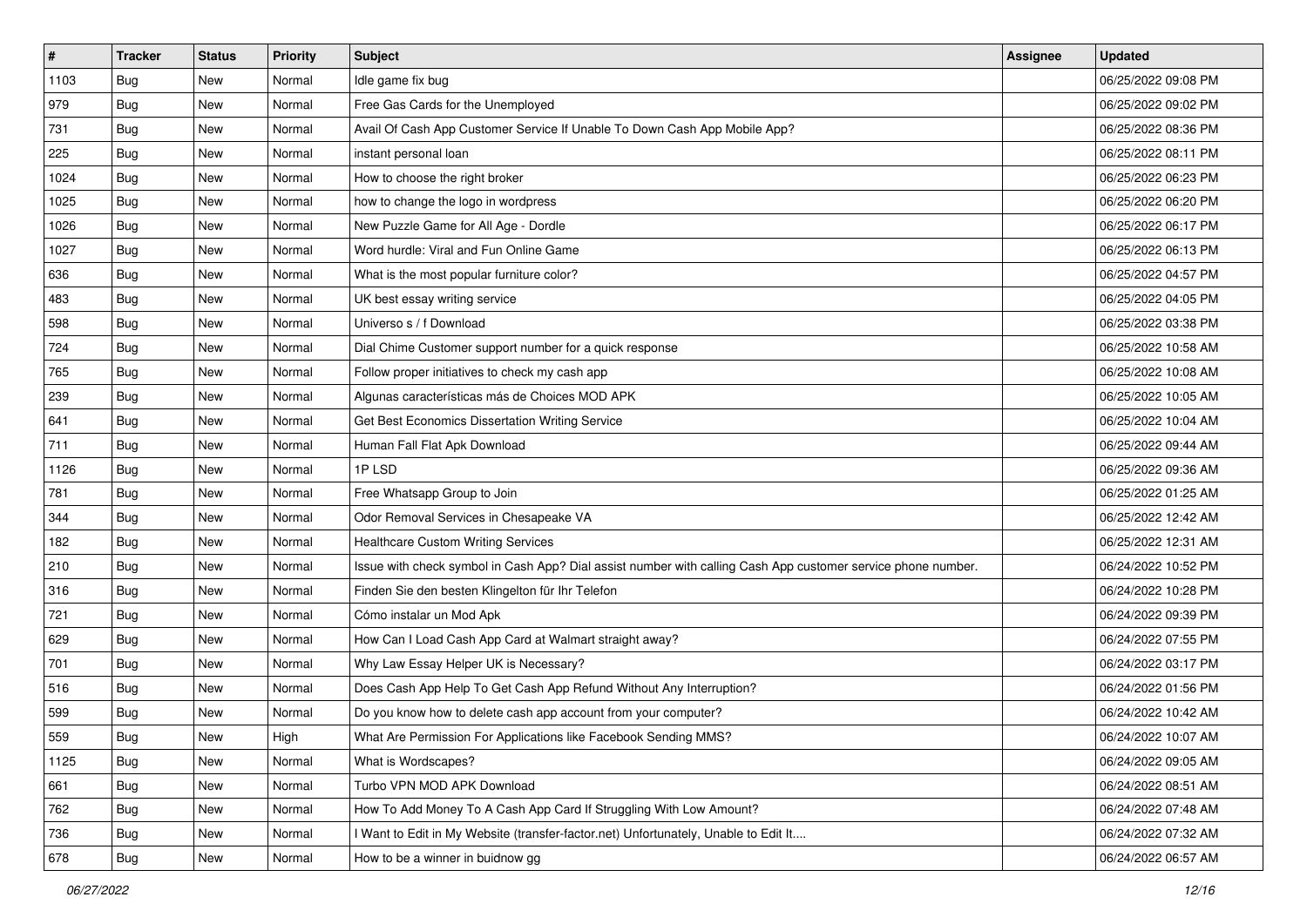| $\sharp$ | <b>Tracker</b> | <b>Status</b> | Priority | <b>Subject</b>                                                           | <b>Assignee</b> | <b>Updated</b>      |
|----------|----------------|---------------|----------|--------------------------------------------------------------------------|-----------------|---------------------|
| 1124     | <b>Bug</b>     | New           | Normal   | Cookie clicker unblocked                                                 |                 | 06/24/2022 05:14 AM |
| 688      | Bug            | New           | Normal   | How to use twitch.tv/activate?                                           |                 | 06/24/2022 04:16 AM |
| 1123     | Bug            | New           | Normal   | Where To Watch FIFA World Cup 2022                                       |                 | 06/24/2022 03:51 AM |
| 933      | Bug            | New           | Normal   | How Can I Watch Movies on My Mobile Phone                                |                 | 06/24/2022 12:55 AM |
| 1105     | Bug            | New           | High     | What is Mahjong online?                                                  |                 | 06/23/2022 04:02 PM |
| 816      | Bug            | New           | Normal   | Play Scribble io fun with everyone                                       |                 | 06/23/2022 10:52 AM |
| 1122     | Bug            | New           | Normal   | Count the number of words on the Microsoft Word application in the phone |                 | 06/23/2022 04:19 AM |
| 313      | Bug            | New           | Normal   | Water Extraction Services in Virginia Beach VA                           |                 | 06/23/2022 02:14 AM |
| 766      | Bug            | New           | Normal   | Pobreflix Mod APK Review                                                 |                 | 06/23/2022 01:39 AM |
| 562      | Bug            | New           | Normal   | Learn Basic Mahjong Rules                                                |                 | 06/23/2022 12:48 AM |
| 926      | <b>Bug</b>     | New           | Normal   | tavor 7                                                                  |                 | 06/22/2022 05:08 PM |
| 1121     | Bug            | New           | Normal   | LustreC do not run                                                       |                 | 06/22/2022 08:43 AM |
| 796      | Bug            | New           | Normal   | How Does Cash App ++ actually work and What is the process of it         |                 | 06/22/2022 07:03 AM |
| 786      | Bug            | New           | Normal   | Best Assignment Help in Australia & UK                                   |                 | 06/21/2022 09:28 PM |
| 1069     | Bug            | New           | Normal   | how to get cash app support phone number 24*7 available                  |                 | 06/21/2022 08:36 PM |
| 1072     | Bug            | New           | Normal   | ij.start canon                                                           |                 | 06/21/2022 06:56 PM |
| 1071     | Bug            | New           | Normal   | Cinema HD Review - Cinemahdv2.net                                        |                 | 06/21/2022 06:54 PM |
| 464      | Bug            | New           | Normal   | Upholstery Cleaning Westchester MA                                       |                 | 06/21/2022 04:02 PM |
| 1119     | Bug            | New           | Normal   | Klondike Solitaire                                                       |                 | 06/21/2022 08:25 AM |
| 624      | Bug            | New           | Normal   | Use go with the Driving Directions for your go                           |                 | 06/21/2022 04:54 AM |
| 321      | <b>Bug</b>     | New           | Normal   | Tile & Grout Cleaning Services in Virginia Beach VA                      |                 | 06/21/2022 03:04 AM |
| 1113     | Bug            | New           | Normal   | Press the button to control your car                                     |                 | 06/20/2022 12:09 PM |
| 1092     | Bug            | New           | Normal   | Ellison Estate Vineyard                                                  |                 | 06/20/2022 12:03 PM |
| 895      | <b>Bug</b>     | New           | Normal   | Cash App Scams                                                           |                 | 06/18/2022 02:36 PM |
| 176      | Bug            | New           | Normal   | instant loan without documents                                           |                 | 06/18/2022 01:43 PM |
| 776      | Bug            | New           | Normal   | Wibargain                                                                |                 | 06/17/2022 08:52 PM |
| 670      | <b>Bug</b>     | New           | Normal   | JTWhatsApp Apk - The New and Improved WhatsApp                           |                 | 06/17/2022 04:36 PM |
| 339      | I Bug          | New           | Normal   | Upholstery Cleaning Services in Norfolk VA                               |                 | 06/17/2022 04:36 AM |
| 918      | <b>Bug</b>     | New           | Normal   | Antivirus for IOS                                                        |                 | 06/16/2022 10:36 PM |
| 949      | <b>Bug</b>     | New           | Normal   | <b>Educational Games</b>                                                 |                 | 06/15/2022 09:11 PM |
| 1078     | Bug            | New           | Normal   | What Bank Is Cash App On Plaid? Find Clarity And Assistance              |                 | 06/15/2022 11:56 AM |
| 1080     | <b>Bug</b>     | New           | Normal   | How to use Math Wallet   Nexo wallet   CoinTiger Exchange                |                 | 06/15/2022 11:56 AM |
| 1082     | Bug            | New           | Normal   | Reset chime bank password without phone number                           |                 | 06/15/2022 11:56 AM |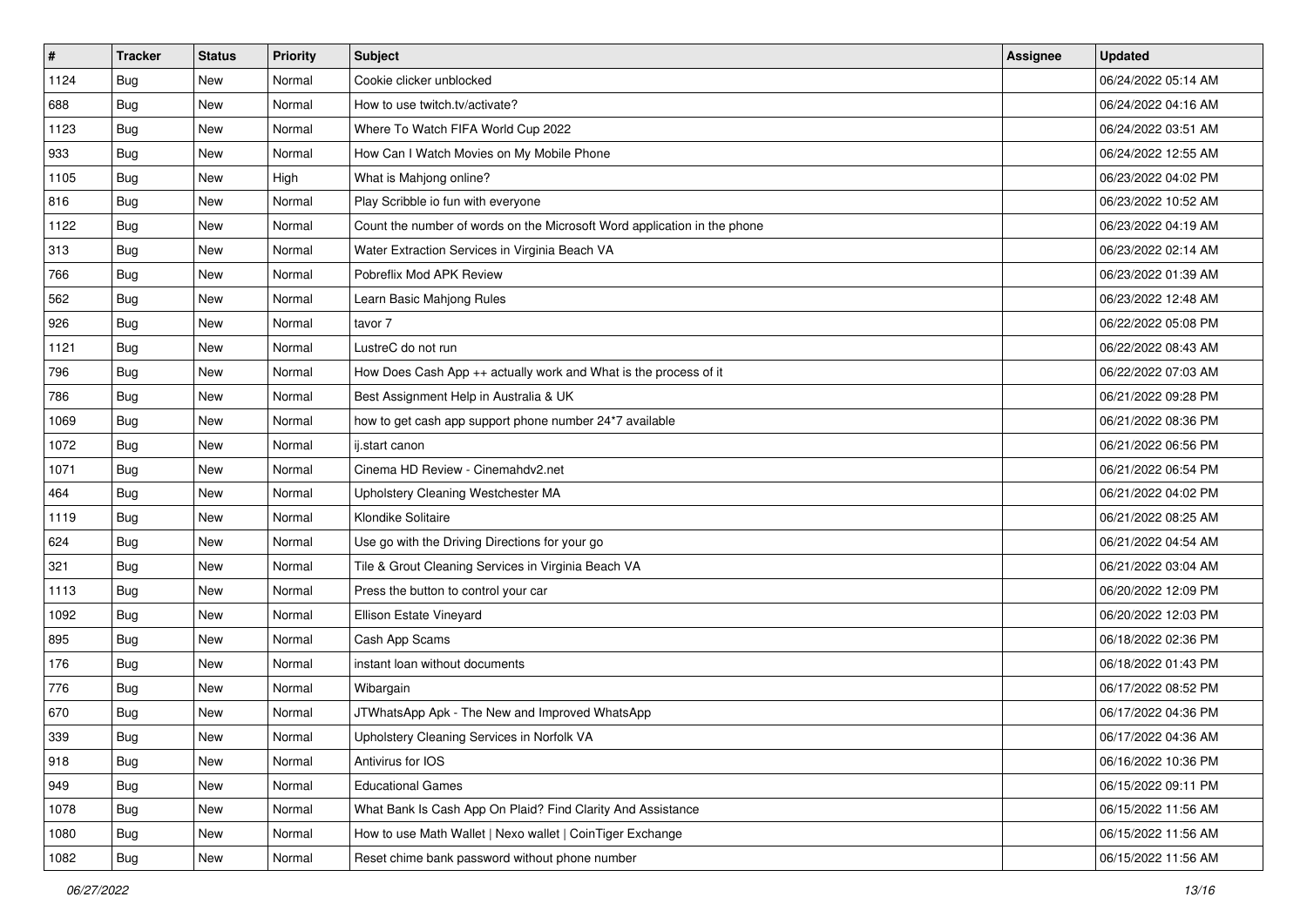| $\sharp$ | <b>Tracker</b> | <b>Status</b> | Priority | <b>Subject</b>                                              | <b>Assignee</b> | <b>Updated</b>      |
|----------|----------------|---------------|----------|-------------------------------------------------------------|-----------------|---------------------|
| 1079     | <b>Bug</b>     | New           | Normal   | How to get cheap psychology assignment?                     |                 | 06/15/2022 06:00 AM |
| 1089     | Bug            | New           | Normal   | Pay Someone To Do My Assignment                             |                 | 06/15/2022 04:44 AM |
| 925      | Bug            | New           | Normal   | tavor 7                                                     |                 | 06/15/2022 03:45 AM |
| 1094     | Bug            | New           | Normal   | What time does direct deposit hit Cash App?                 |                 | 06/14/2022 03:27 PM |
| 1091     | Bug            | New           | Normal   | Find family fun indoors and outdoors in the Jungfrau Region |                 | 06/14/2022 09:33 AM |
| 828      | Bug            | New           | Normal   | Nursery management                                          |                 | 06/13/2022 08:55 AM |
| 191      | Bug            | New           | Normal   | <b>B2B Branding</b>                                         |                 | 06/13/2022 12:50 AM |
| 692      | Bug            | New           | Normal   | Esports 888b                                                |                 | 06/12/2022 10:04 AM |
| 1051     | Bug            | New           | Normal   | Dental Supplies USA                                         |                 | 06/11/2022 09:20 PM |
| 1090     | Bug            | New           | Normal   | Pay Someone To Do My Assignment                             |                 | 06/11/2022 03:15 PM |
| 1076     | Bug            | New           | Normal   | DedicatedHosting4u                                          |                 | 06/11/2022 09:15 AM |
| 1083     | Bug            | New           | Normal   | coin base review                                            |                 | 06/11/2022 09:13 AM |
| 1084     | Bug            | New           | Normal   | <b>Trippie Redd</b>                                         |                 | 06/11/2022 09:05 AM |
| 1087     | Bug            | New           | Normal   | How do new writers start out?                               |                 | 06/10/2022 03:25 PM |
| 912      | Bug            | New           | Normal   | Cuphead Mobile Game Review                                  |                 | 06/09/2022 10:14 AM |
| 1073     | Bug            | New           | Normal   | Cricut Design Space                                         |                 | 06/07/2022 09:34 PM |
| 1057     | Bug            | New           | Normal   | <b>CCPlay Education Edition APK</b>                         |                 | 06/07/2022 04:07 AM |
| 1065     | Bug            | New           | Normal   | The top foreign language training game in 2022              |                 | 06/07/2022 04:05 AM |
| 1002     | <b>Bug</b>     | New           | Normal   | Chemistry Assignment Help                                   |                 | 06/04/2022 09:58 AM |
| 223      | Bug            | New           | Normal   | WhatsApp Plus: Download, Update and Themes                  |                 | 06/03/2022 08:07 PM |
| 441      | Bug            | New           | Normal   | Carpet Cleaning Watertown MA                                |                 | 06/02/2022 06:00 PM |
| 454      | Bug            | New           | Normal   | Commercial Floor Cleaning Quincy MA                         |                 | 06/02/2022 05:59 PM |
| 1068     | Bug            | New           | Normal   | 123.hp.com/laserjet                                         |                 | 05/31/2022 12:22 PM |
| 1067     | <b>Bug</b>     | New           | Normal   | Cricut.com/setup                                            |                 | 05/31/2022 12:19 PM |
| 831      | Bug            | New           | Normal   | Build and shoot                                             |                 | 05/29/2022 04:47 PM |
| 983      | Bug            | New           | Normal   | Finding issue in tekken 3 game?                             |                 | 05/28/2022 02:34 PM |
| 1063     | <b>Bug</b>     | New           | Normal   | 123.hp.com/laserjet                                         |                 | 05/28/2022 12:27 PM |
| 1062     | I Bug          | New           | Normal   | Cricut.com/setup                                            |                 | 05/28/2022 12:26 PM |
| 1061     | Bug            | New           | Normal   | Cricut.com/setup                                            |                 | 05/28/2022 12:24 PM |
| 1060     | <b>Bug</b>     | New           | Normal   | How to Use Panda Helper to Speed Up Your iOS                |                 | 05/28/2022 09:12 AM |
| 1059     | Bug            | New           | Normal   | 123.hp.com/laserjet                                         |                 | 05/28/2022 08:29 AM |
| 1058     | <b>Bug</b>     | New           | Normal   | Cricut.com/setup                                            |                 | 05/28/2022 08:28 AM |
| 1041     | <b>Bug</b>     | New           | Normal   | Count words in Word on the computer                         |                 | 05/27/2022 02:16 PM |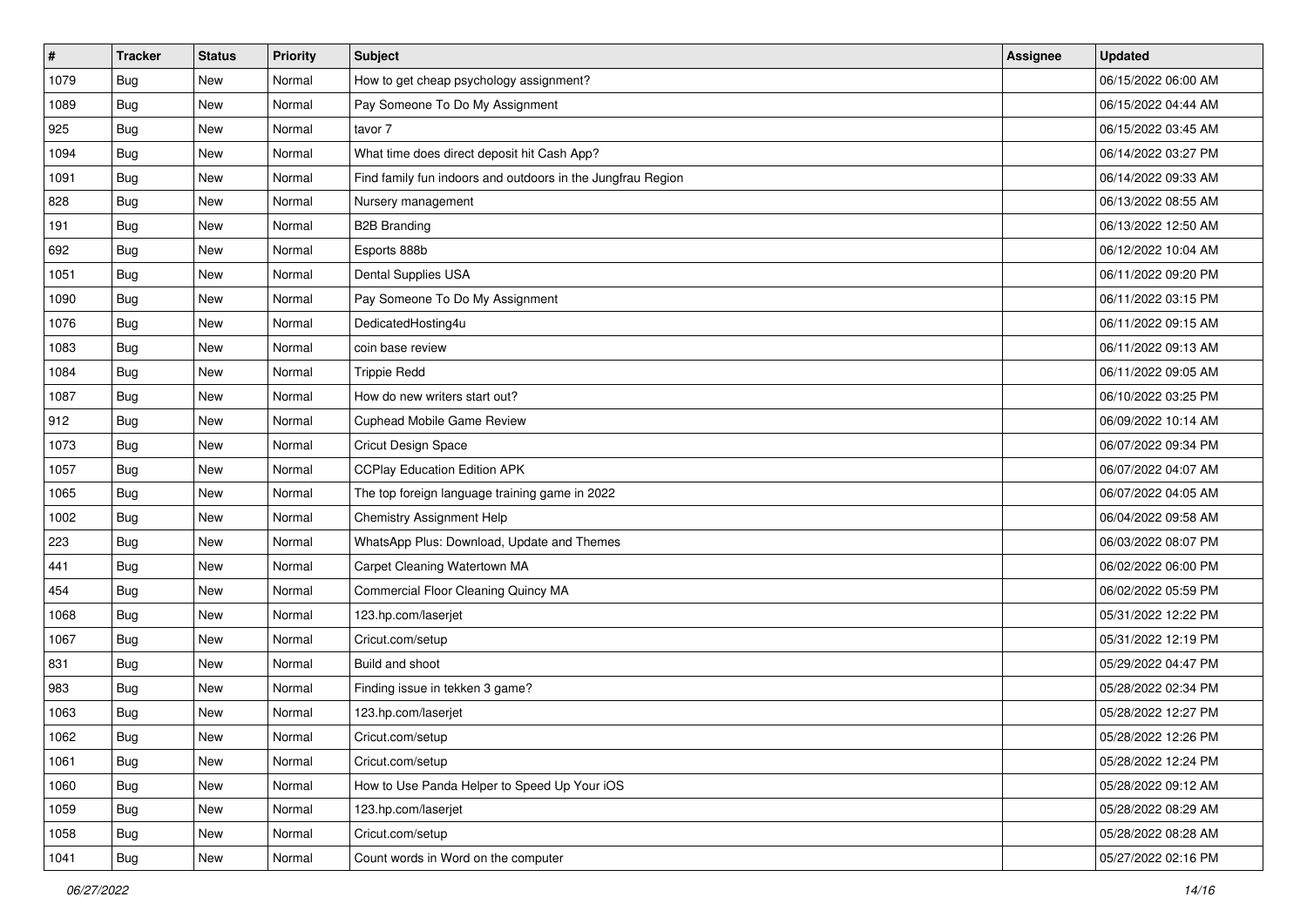| $\sharp$ | <b>Tracker</b> | <b>Status</b> | Priority | <b>Subject</b>                                                             | <b>Assignee</b> | <b>Updated</b>      |
|----------|----------------|---------------|----------|----------------------------------------------------------------------------|-----------------|---------------------|
| 1039     | Bug            | New           | Normal   | How to Get Tickmill Bonuses for Free                                       |                 | 05/26/2022 05:43 PM |
| 1044     | Bug            | New           | Normal   | Can I Disapprove If Random Person Sent Me Money On Cash App?               |                 | 05/26/2022 03:51 PM |
| 826      | Bug            | New           | Normal   | How to Dowload MXL TV Premium                                              |                 | 05/26/2022 03:34 PM |
| 1053     | Bug            | New           | Normal   | Game Geometry Dash                                                         |                 | 05/26/2022 11:30 AM |
| 1052     | Bug            | <b>New</b>    | Normal   | Build Now GG is a new battle royale game.                                  |                 | 05/26/2022 04:24 AM |
| 1021     | Bug            | New           | Normal   | Cricut.com/setup                                                           |                 | 05/26/2022 12:21 AM |
| 1042     | Bug            | New           | Normal   | How to set up direct deposit on cash app?                                  |                 | 05/25/2022 01:17 PM |
| 1043     | Bug            | New           | Normal   | What Is The Right Way To Troubleshoot Cash App Transfer Failed Problems?   |                 | 05/25/2022 01:16 PM |
| 1048     | Bug            | New           | Normal   | So zeigen Sie ein Instagram-Profilbild an und vergrößern es                |                 | 05/25/2022 06:56 AM |
| 1046     | Bug            | <b>New</b>    | Normal   | 123.hp.com/laserjet                                                        |                 | 05/24/2022 10:46 AM |
| 1045     | <b>Bug</b>     | New           | Normal   | Cricut.com/setup                                                           |                 | 05/24/2022 10:45 AM |
| 1034     | Bug            | New           | Normal   | Download Teaching Feeling For Android                                      |                 | 05/20/2022 09:25 AM |
| 760      | Bug            | New           | Normal   | apkmod                                                                     |                 | 05/20/2022 05:32 AM |
| 1040     | Bug            | New           | Normal   | thabet                                                                     |                 | 05/19/2022 08:05 PM |
| 905      | Bug            | New           | Normal   | <b>MINI MILITIA MOD APK</b>                                                |                 | 05/19/2022 01:54 PM |
| 1036     | Bug            | New           | Normal   | <b>VPS Material</b>                                                        |                 | 05/18/2022 09:34 PM |
| 865      | Bug            | New           | Normal   | Canon IJ Printer Utility                                                   |                 | 05/18/2022 07:24 PM |
| 1007     | Bug            | <b>New</b>    | Normal   | "ij.start canon                                                            |                 | 05/18/2022 10:40 AM |
| 1033     | <b>Bug</b>     | New           | Normal   | The best slope 2 online games to play right now                            |                 | 05/17/2022 10:55 AM |
| 1032     | Bug            | New           | Normal   | How To Play The Wordle Game                                                |                 | 05/17/2022 10:37 AM |
| 1031     | <b>Bug</b>     | New           | Normal   | <b>IAFT Traders Union</b>                                                  |                 | 05/16/2022 03:14 PM |
| 1030     | Bug            | New           | Normal   | <b>IAFT Traders Union</b>                                                  |                 | 05/16/2022 03:13 PM |
| 1029     | Bug            | <b>New</b>    | Normal   | 5 Reasons Why People Love Coloring Pages?                                  |                 | 05/16/2022 11:53 AM |
| 1028     | <b>Bug</b>     | New           | Normal   | The Best Free Online Game to Play with Friends                             |                 | 05/16/2022 05:00 AM |
| 932      | Bug            | New           | Normal   | The best epic, long-playing PC games will consume days of your life.       |                 | 05/15/2022 07:44 PM |
| 1023     | Bug            | New           | Normal   | Questions That Are Typically Asked About Trap The Cat                      |                 | 05/14/2022 03:51 AM |
| 1005     | <b>Bug</b>     | New           | High     | Nursing Assignment Help in UK                                              |                 | 05/13/2022 05:33 PM |
| 1022     | I Bug          | New           | Normal   | 123.hp.com/laserjet                                                        |                 | 05/13/2022 01:25 PM |
| 1020     | <b>Bug</b>     | New           | Normal   | Cricut.com/setup                                                           |                 | 05/13/2022 11:14 AM |
| 1019     | <b>Bug</b>     | New           | Normal   | Cricut.com/setup                                                           |                 | 05/13/2022 11:13 AM |
| 1016     | Bug            | New           | Normal   | Klondike Solitaire                                                         |                 | 05/12/2022 09:03 AM |
| 1015     | <b>Bug</b>     | New           | Normal   | Is it possible to send books for free?                                     |                 | 05/11/2022 04:05 PM |
| 1014     | <b>Bug</b>     | New           | Normal   | how to get chime routing and account number ? chime routing number florida |                 | 05/11/2022 12:42 PM |